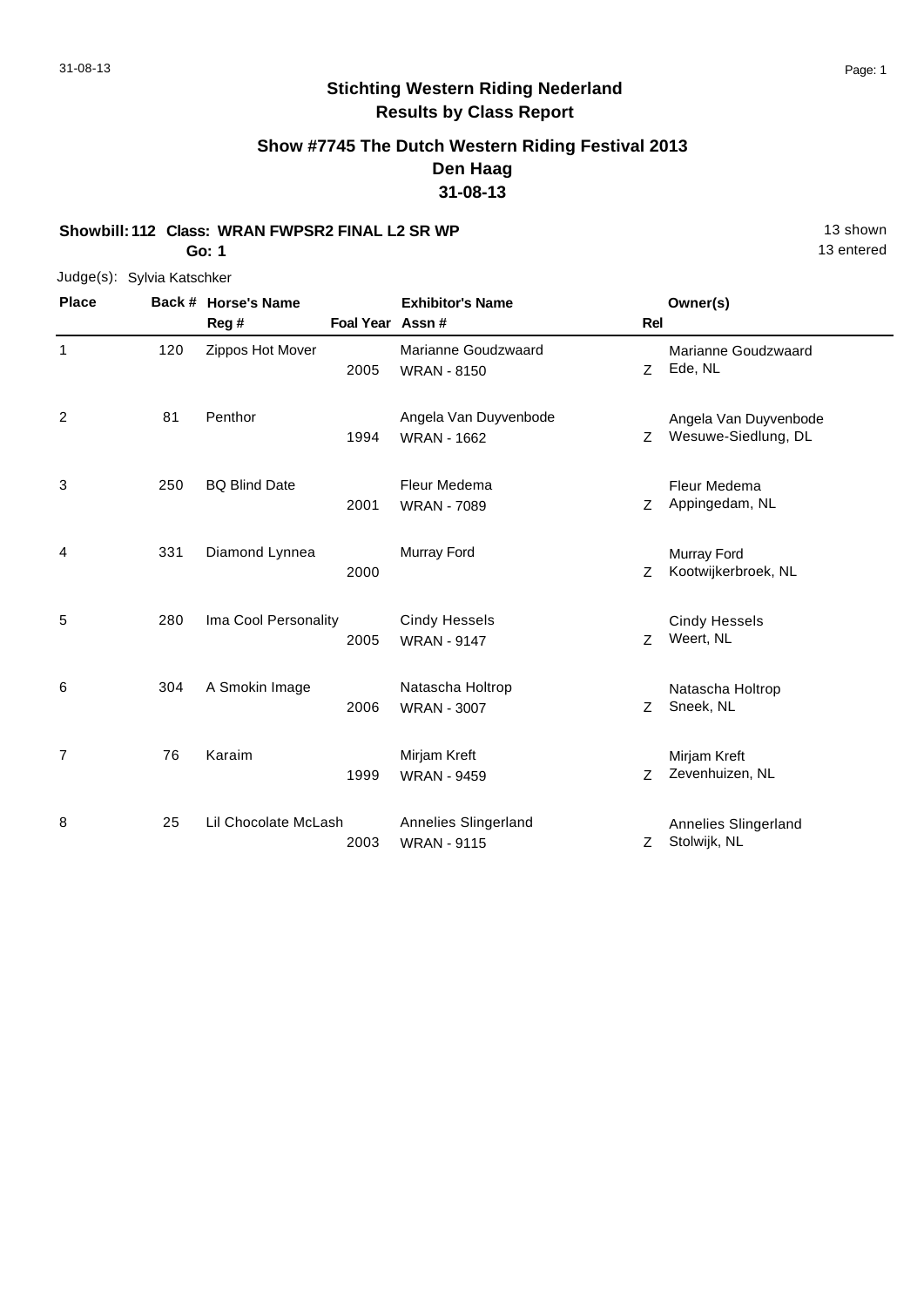### **Show #7746 The Dutch Western Riding Festival 2013 Den Haag 31-08-13**

**Showbill: 112 Class: WRAN FWPSR2 FINAL L2 SR WP** 13 Shown

**Go: 1**

Judge(s): Rick Lemay

| <b>Place</b>   |     | Back # Horse's Name  |                 | <b>Exhibitor's Name</b> |     | Owner(s)              |
|----------------|-----|----------------------|-----------------|-------------------------|-----|-----------------------|
|                |     | Reg#                 | Foal Year Assn# |                         | Rel |                       |
| 1              | 120 | Zippos Hot Mover     |                 | Marianne Goudzwaard     |     | Marianne Goudzwaard   |
|                |     |                      | 2005            | <b>WRAN - 8150</b>      | Z   | Ede, NL               |
| 2              | 280 | Ima Cool Personality |                 | <b>Cindy Hessels</b>    |     | <b>Cindy Hessels</b>  |
|                |     |                      | 2005            | <b>WRAN - 9147</b>      | Z   | Weert, NL             |
| 3              | 81  | Penthor              |                 | Angela Van Duyvenbode   |     | Angela Van Duyvenbode |
|                |     |                      | 1994            | <b>WRAN - 1662</b>      | Z   | Wesuwe-Siedlung, DL   |
| 4              | 25  | Lil Chocolate McLash |                 | Annelies Slingerland    |     | Annelies Slingerland  |
|                |     |                      | 2003            | <b>WRAN - 9115</b>      | Z   | Stolwijk, NL          |
| 5              | 250 | <b>BQ Blind Date</b> |                 | Fleur Medema            |     | Fleur Medema          |
|                |     |                      | 2001            | <b>WRAN - 7089</b>      | Z   | Appingedam, NL        |
| 6              | 331 | Diamond Lynnea       |                 | Murray Ford             |     | Murray Ford           |
|                |     |                      | 2000            |                         | Z   | Kootwijkerbroek, NL   |
| $\overline{7}$ | 304 | A Smokin Image       |                 | Natascha Holtrop        |     | Natascha Holtrop      |
|                |     |                      | 2006            | <b>WRAN - 3007</b>      | Z   | Sneek, NL             |
| 8              | 76  | Karaim               |                 | Mirjam Kreft            |     | Mirjam Kreft          |
|                |     |                      | 1999            | <b>WRAN - 9459</b>      | Z   | Zevenhuizen, NL       |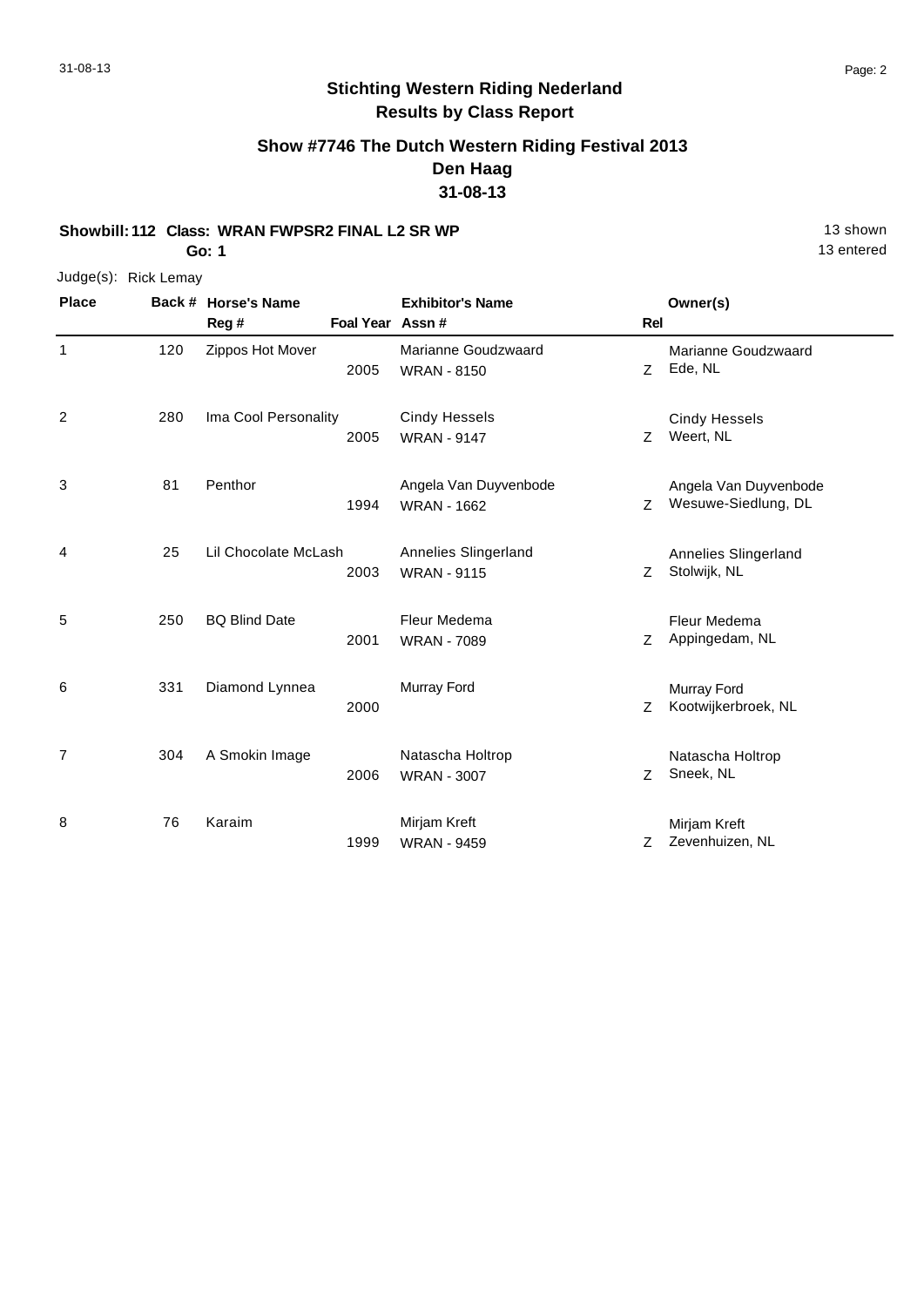### **Show #7745 The Dutch Western Riding Festival 2013 Den Haag 31-08-13**

#### **Showbill: 113 Class: WRAN FWPSR1 FINAL L1 SR WP** 3 shown **Go: 1**

Judge(s): Sylvia Katschker

| <b>Place</b>   |     | Back # Horse's Name<br>Reg # | Foal Year Assn# | <b>Exhibitor's Name</b>                | Rel | Owner(s)                      |
|----------------|-----|------------------------------|-----------------|----------------------------------------|-----|-------------------------------|
| 1              | 228 | Yellow Twostep Dancer        | 2007            | Seerske Zwiers<br><b>WRAN - 9333</b>   | Ζ   | Seerske Zwiers<br>Otterlo, NL |
| $\overline{2}$ | 195 | Faial                        | 1998            | Lesley Haanen<br><b>WRAN - 9040</b>    | Ζ   | Lesley Haanen<br>Weert, NL    |
| 3              | 293 | My Sailing Socks             | 2004            | Renate Spanjaard<br><b>WRAN - 8068</b> |     | Renate Spanjaard<br>Breda, NL |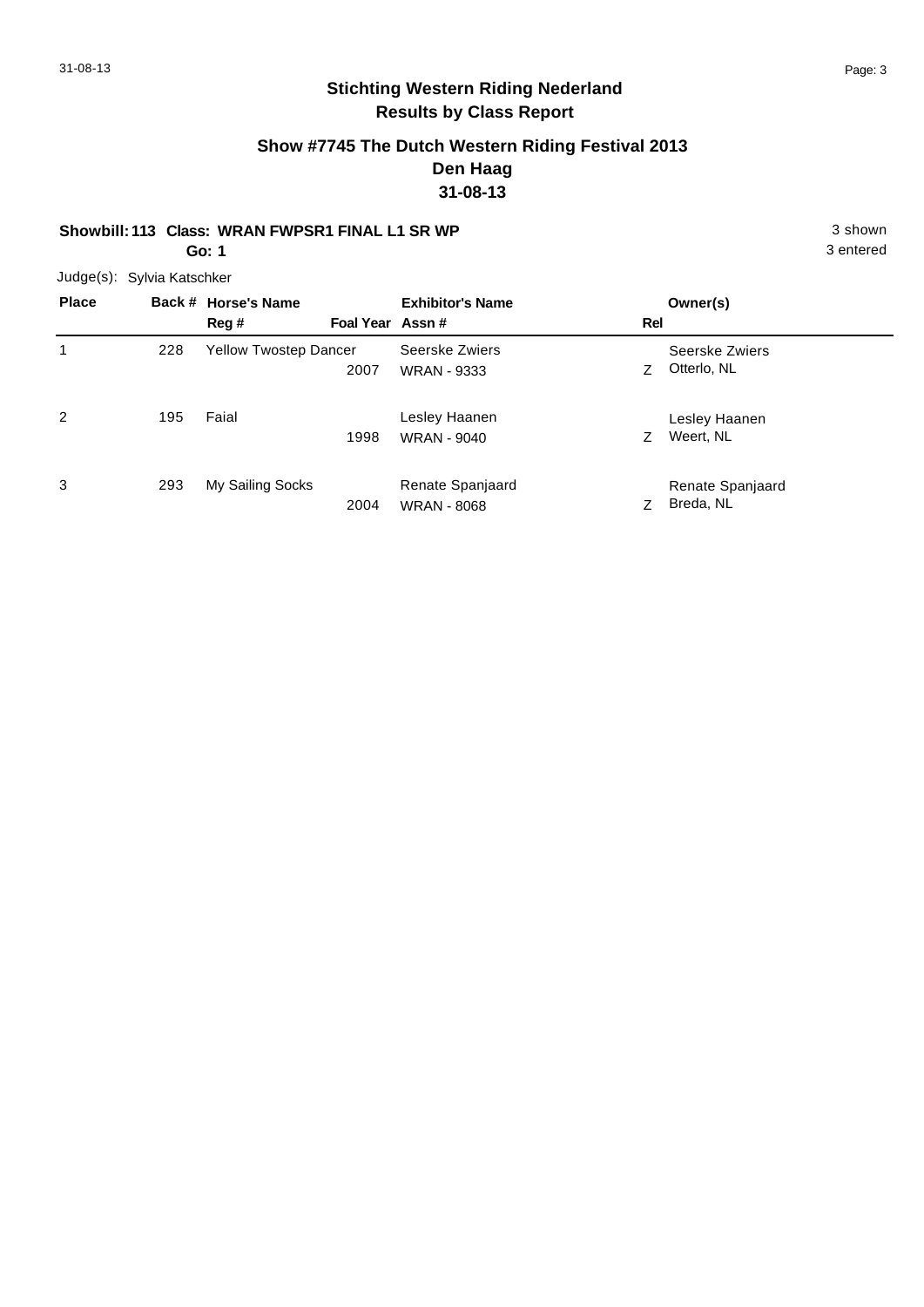# **Stichting Western Riding Nederland Results by Class Report**

### **Show #7746 The Dutch Western Riding Festival 2013 Den Haag 31-08-13**

# **Showbill: 113 Class: WRAN FWPSR1 FINAL L1 SR WP** 3 shown

**Go: 1**

| <b>Place</b>   |     | Back # Horse's Name<br>Reg # | Foal Year Assn# | <b>Exhibitor's Name</b>                | Rel | Owner(s)                      |
|----------------|-----|------------------------------|-----------------|----------------------------------------|-----|-------------------------------|
|                | 228 | Yellow Twostep Dancer        | 2007            | Seerske Zwiers<br><b>WRAN - 9333</b>   | Ζ   | Seerske Zwiers<br>Otterlo, NL |
| $\overline{c}$ | 195 | Faial                        | 1998            | Lesley Haanen<br><b>WRAN - 9040</b>    |     | Lesley Haanen<br>Weert, NL    |
| 3              | 293 | My Sailing Socks             | 2004            | Renate Spanjaard<br><b>WRAN - 8068</b> |     | Renate Spanjaard<br>Breda, NL |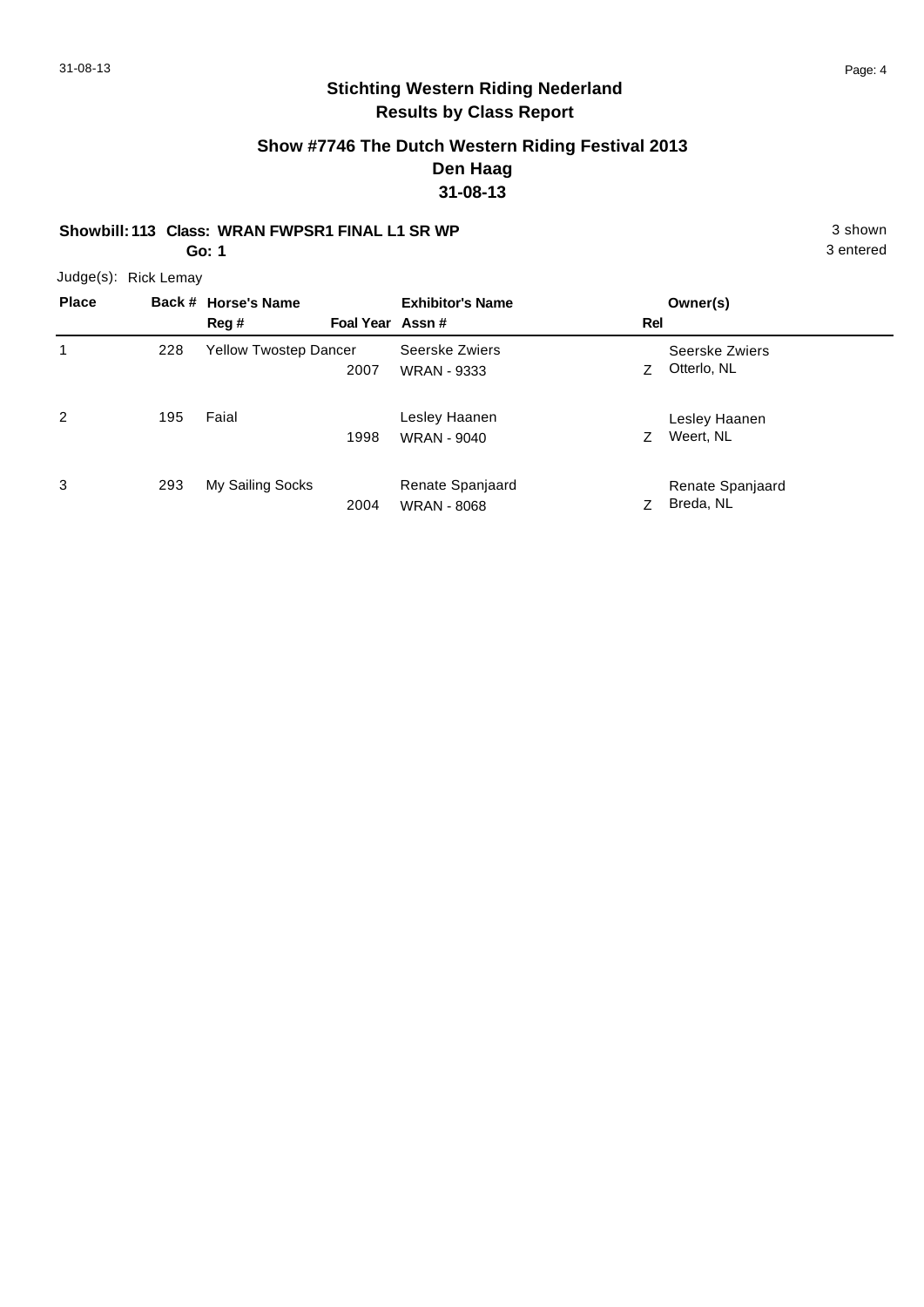#### **Show #7745 The Dutch Western Riding Festival 2013 Den Haag 31-08-13**

#### **Showbill: 114 Class: WRAN FWP2R FINAL L2R WP** 11 Shown

**Go: 1**

# Judge(s): Sylvia Katschker

| <b>Place</b>   |     | Back # Horse's Name                               |                 | <b>Exhibitor's Name</b>                   |             | Owner(s)                                     |
|----------------|-----|---------------------------------------------------|-----------------|-------------------------------------------|-------------|----------------------------------------------|
|                |     | Reg#                                              | Foal Year Assn# |                                           | <b>Rel</b>  |                                              |
| 1              | 431 | RV Expressive Shadow<br>2004                      |                 | Lia Zwamborn<br><b>WRAN - 9119</b>        | Z           | Lia Zwamborn<br>Capelle Ad IJssel, NL        |
| 2              | 51  | CFF San Miguel<br>2007                            |                 | Wendy Ford-Paschedag                      | $\mathsf Z$ | Wendy Ford-Paschedag                         |
| 3              | 19  | Ricochetes Trophy<br>2004                         |                 | Monika Potabi                             | Z           | Monika Potabi<br>Vught, NL                   |
| 4              | 168 | S.A. Asiyah<br>2004                               |                 | Suzanne Van Leeuwen<br><b>WRAN - 9523</b> | Z           | Suzanne Van Leeuwen<br>Koudekerk AD Rijn, NL |
| 5              | 117 | Red Pebbles Maple Leaf First Soke Jong De<br>1997 |                 | <b>WRAN - 9080</b>                        | Z           | Joke Jong De<br>Moddergat, NL                |
| 6              | 279 | Tarzan<br>1999                                    |                 | Ilonka Van Vliet<br><b>WRAN - 9237</b>    | Z           | Ilonka Van Vliet<br>Bodegraven, NL           |
| $\overline{7}$ | 462 | <b>Cremes Little Bandit</b><br>2005               |                 | Sam Van Basten                            | Z           | Sam Van Basten<br>Utrecht, NL                |
| 8              | 162 | Fw Keen Quincy Dan<br>1998                        |                 | Yvonne Van Britsem                        | Z           | Yvonne Van Britsem<br>Rotterdam, NL          |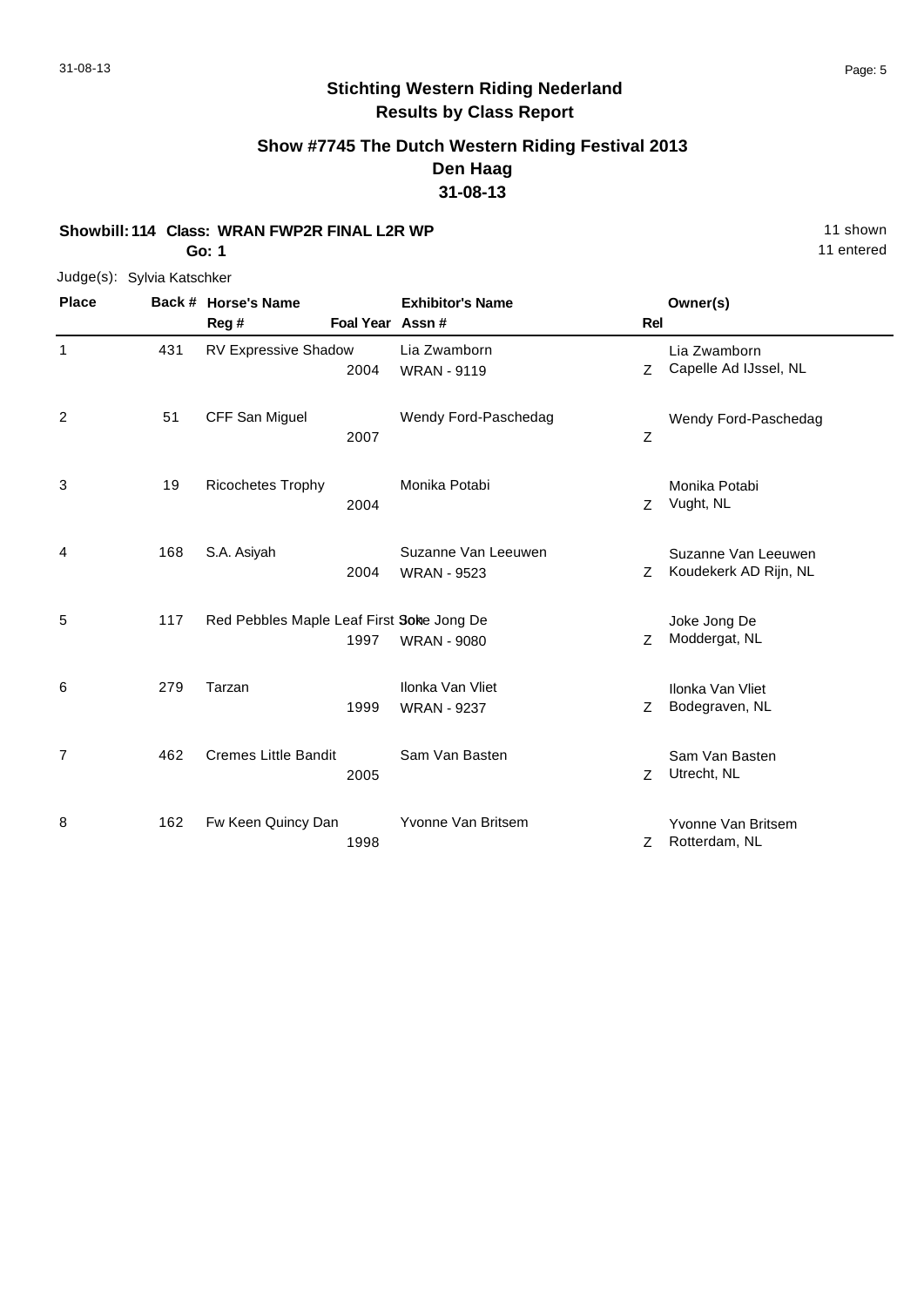### **Show #7746 The Dutch Western Riding Festival 2013 Den Haag 31-08-13**

#### **Showbill: 114 Class: WRAN FWP2R FINAL L2R WP** 11 Shown

**Go: 1**

| Judge(s): | <b>Rick Lemay</b> |
|-----------|-------------------|
|-----------|-------------------|

| <b>Place</b> |     | Back # Horse's Name<br>Reg #              |      | <b>Exhibitor's Name</b><br>Foal Year Assn # | Rel | Owner(s)                              |
|--------------|-----|-------------------------------------------|------|---------------------------------------------|-----|---------------------------------------|
| $\mathbf 1$  | 279 | Tarzan                                    | 1999 | Ilonka Van Vliet<br><b>WRAN - 9237</b>      | Z   | Ilonka Van Vliet<br>Bodegraven, NL    |
| 2            | 19  | <b>Ricochetes Trophy</b>                  | 2004 | Monika Potabi                               | Z   | Monika Potabi<br>Vught, NL            |
| 3            | 431 | <b>RV Expressive Shadow</b>               | 2004 | Lia Zwamborn<br><b>WRAN - 9119</b>          | Z   | Lia Zwamborn<br>Capelle Ad IJssel, NL |
| 4            | 117 | Red Pebbles Maple Leaf First Soke Jong De | 1997 | <b>WRAN - 9080</b>                          | Z   | Joke Jong De<br>Moddergat, NL         |
| 5            | 366 | Pitts Little Peppy                        | 2004 | <b>Tessa Harren</b><br><b>WRAN - 9323</b>   | Z   | <b>Tessa Harren</b><br>Haarlem, NL    |
| 6            | 162 | Fw Keen Quincy Dan                        | 1998 | Yvonne Van Britsem                          | Z   | Yvonne Van Britsem<br>Rotterdam, NL   |
| 7            | 182 | <b>Blacks Dual Rad Pep</b>                | 2007 | Damian Beerta                               | Z   | Damian Beerta<br>Ede, NL              |
| 8            | 51  | CFF San Miguel                            | 2007 | Wendy Ford-Paschedag                        | Ζ   | Wendy Ford-Paschedag                  |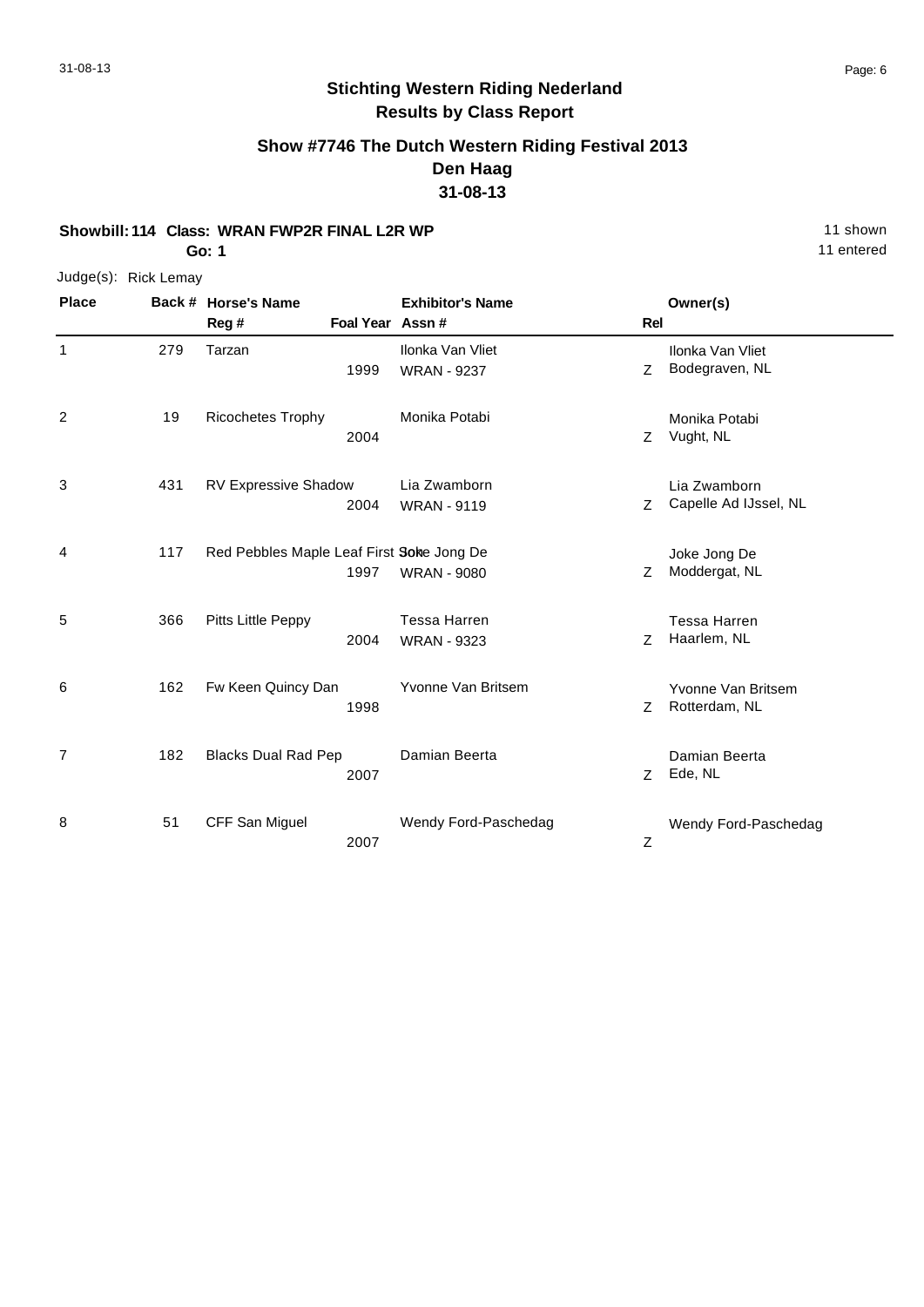# **Stichting Western Riding Nederland Results by Class Report**

### **Show #7745 The Dutch Western Riding Festival 2013 Den Haag 31-08-13**

**Showbill: 115 Class: WRAN FWH2R FINAL L2 ROOKIE WH** 13 Shown

**Go: 1**

|              | Judge(s): Sylvia Katschker |  |
|--------------|----------------------------|--|
| <b>Place</b> | Back # Horse's Name        |  |

| <b>Place</b> |     | Back # Horse's Name         |                  | <b>Exhibitor's Name</b>                   |             | Owner(s)                                     |
|--------------|-----|-----------------------------|------------------|-------------------------------------------|-------------|----------------------------------------------|
|              |     | Reg#                        | Foal Year Assn # |                                           | Rel         |                                              |
| 1            | 19  | <b>Ricochetes Trophy</b>    | 2004             | Monika Potabi                             | Z           | Monika Potabi<br>Vught, NL                   |
| 2            | 162 | Fw Keen Quincy Dan          | 1998             | Yvonne Van Britsem                        | Z.          | Yvonne Van Britsem<br>Rotterdam, NL          |
| 3            | 431 | RV Expressive Shadow        | 2004             | Lia Zwamborn<br><b>WRAN - 9119</b>        | Z           | Lia Zwamborn<br>Capelle Ad IJssel, NL        |
| 4            | 279 | Tarzan                      | 1999             | Ilonka Van Vliet<br><b>WRAN - 9237</b>    | Ζ           | Ilonka Van Vliet<br>Bodegraven, NL           |
| 5            | 51  | CFF San Miguel              | 2007             | Wendy Ford-Paschedag                      | $\mathsf Z$ | Wendy Ford-Paschedag                         |
| 6            | 168 | S.A. Asiyah                 | 2004             | Suzanne Van Leeuwen<br><b>WRAN - 9523</b> | Z           | Suzanne Van Leeuwen<br>Koudekerk AD Rijn, NL |
| 7            | 462 | <b>Cremes Little Bandit</b> | 2005             | Sam Van Basten                            | Z           | Sam Van Basten<br>Utrecht, NL                |
| 8            | 125 | <b>Bas Almost June</b>      | 2000             | Cyann Molengraaf                          | м           | Nancy Groeneboom<br>Simonshaven, NL          |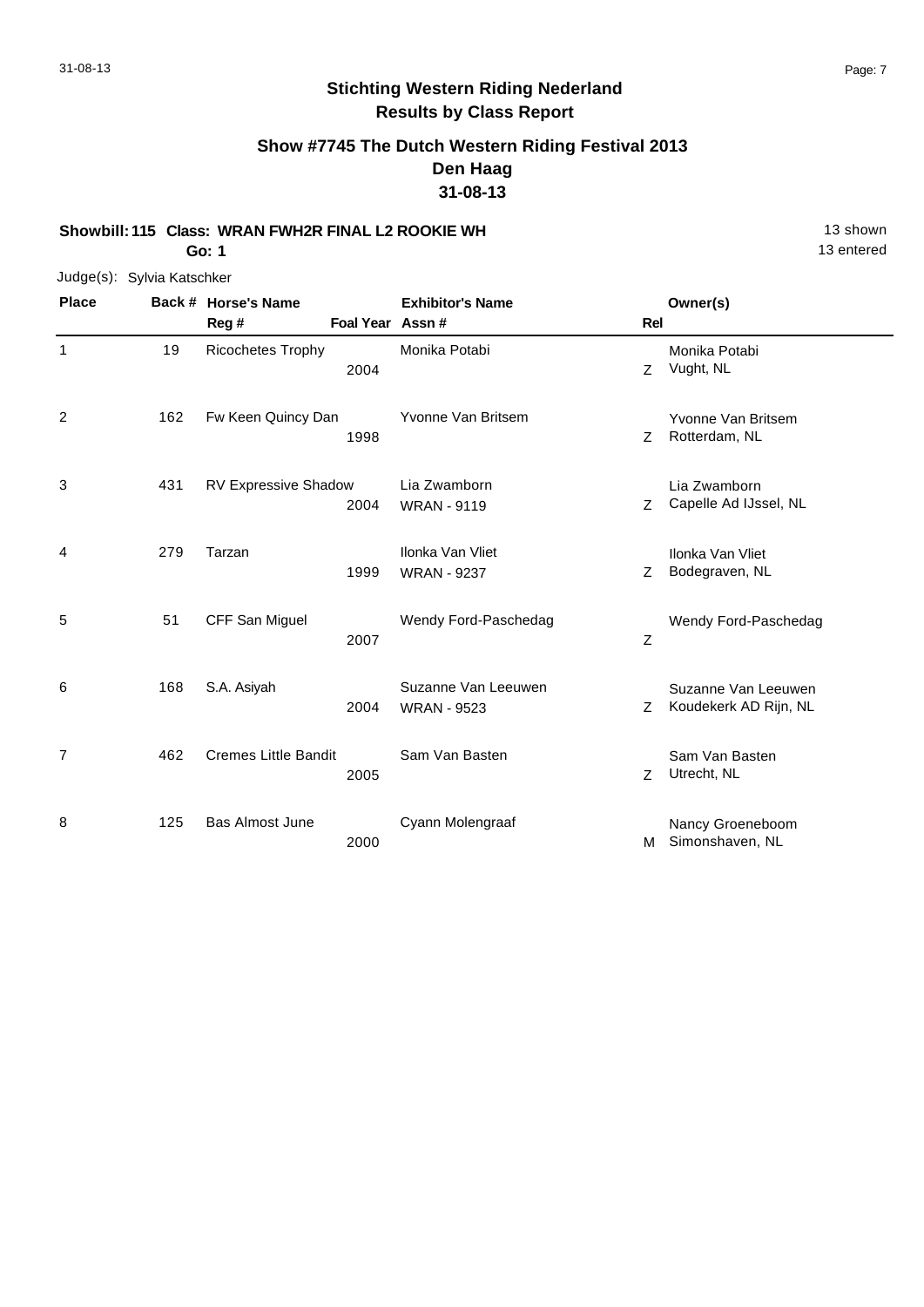### **Show #7746 The Dutch Western Riding Festival 2013 Den Haag 31-08-13**

**Showbill: 115 Class: WRAN FWH2R FINAL L2 ROOKIE WH** 13 shown

**Go: 1**

Judge(s): Rick Lemay **Back # Horse's Name Place Owner(s) Reg # Assn # Foal Year Rel Exhibitor's Name** 1 Z 2004 Vught, NL Monika Potabi 19 Ricochetes Trophy Monika Potabi 2 Z Wendy Ford-Paschedag 2007 51 CFF San Miguel Wendy Ford-Paschedag 3 1999 WRAN - 9237 Z Bodegraven, NL Ilonka Van Vliet Tarzan Ilonka Van Vliet WRAN - 9237 279 4 2004 WRAN - 9119 Capelle Ad IJssel, NL Lia Zwamborn RV Expressive Shadow Lia Zwamborn WRAN - 9119 431 5 1998 **Z** Rotterdam, NL Yvonne Van Britsem 162 Fw Keen Quincy Dan Yvonne Van Britsem 6 2004 WRAN - 9523 **ZEP STAND AREA** Z Koudekerk AD Rijn, NL Suzanne Van Leeuwen S.A. Asiyah Suzanne Van Leeuwen WRAN - 9523 168 7 M 2000 Simonshaven, NL Nancy Groeneboom 125 Bas Almost June Cyann Molengraaf 8 1997 WRAN - 9080 2 Moddergat, NL Joke Jong De Red Pebbles Maple Leaf First Soke Jong De WRAN - 9080 117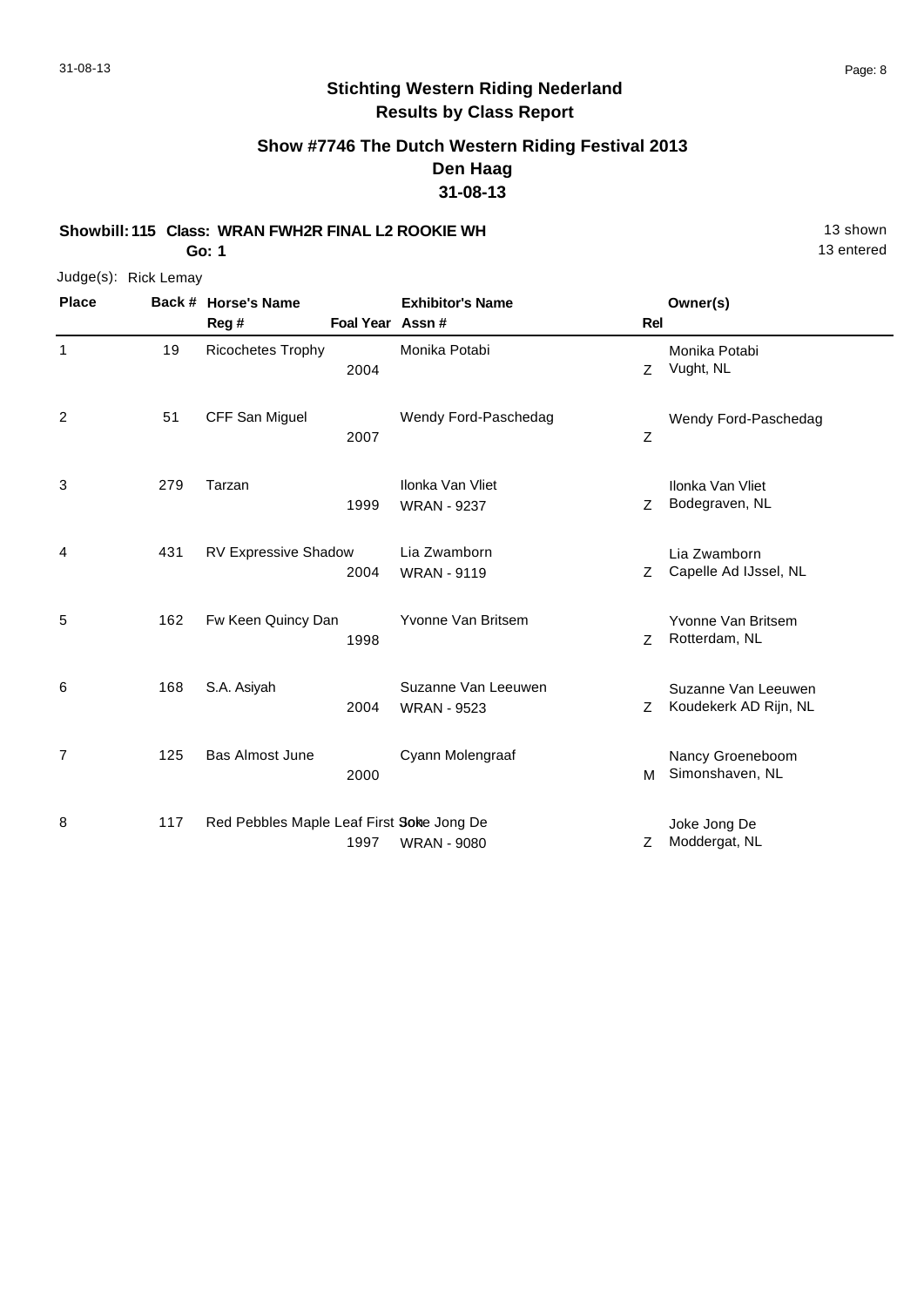### **Show #7745 The Dutch Western Riding Festival 2013 Den Haag 31-08-13**

#### **Showbill: 116 Class: WRAN FWH2 FINAL L2 WH** 14 shown

**Go: 1**

#### Judge(s): Sylvia Katschker

| <b>Place</b> |     | Back # Horse's Name   |                  | <b>Exhibitor's Name</b> |            | Owner(s)                |
|--------------|-----|-----------------------|------------------|-------------------------|------------|-------------------------|
|              |     | Reg #                 | Foal Year Assn # |                         | <b>Rel</b> |                         |
| 1            | 120 | Zippos Hot Mover      |                  | Marianne Goudzwaard     |            | Marianne Goudzwaard     |
|              |     |                       | 2005             | <b>WRAN - 8150</b>      | Z          | Ede, NL                 |
| 2            | 280 | Ima Cool Personality  |                  | <b>Cindy Hessels</b>    |            | <b>Cindy Hessels</b>    |
|              |     |                       | 2005             | <b>WRAN - 9147</b>      | Z          | Weert, NL               |
| 3            | 250 | <b>BQ Blind Date</b>  |                  | Fleur Medema            |            | Fleur Medema            |
|              |     |                       | 2001             | <b>WRAN - 7089</b>      | Z          | Appingedam, NL          |
| 4            | 331 | Diamond Lynnea        |                  | Murray Ford             |            | Murray Ford             |
|              |     |                       | 2000             |                         | Z          | Kootwijkerbroek, NL     |
| 5            | 81  | Penthor               |                  | Angela Van Duyvenbode   |            | Angela Van Duyvenbode   |
|              |     |                       | 1994             | <b>WRAN - 1662</b>      | Z.         | Wesuwe-Siedlung, DL     |
| 6            | 345 | My Smokin Kick Deebar |                  | Giliam Straaten Van Der |            | Giliam Straaten Van Der |
|              |     |                       | 1999             | <b>WRAN - 9450</b>      | Z          | Ede, NL                 |
| 7            | 444 | Amber                 |                  | Danielle Van Leeuwen    |            | Danielle Van Leeuwen    |
|              |     |                       | 2004             | <b>WRAN - 9026</b>      | Z.         | Beverwijk, NL           |
| 8            | 76  | Karaim                |                  | Mirjam Kreft            |            | Mirjam Kreft            |
|              |     |                       | 1999             | <b>WRAN - 9459</b>      | Ζ          | Zevenhuizen, NL         |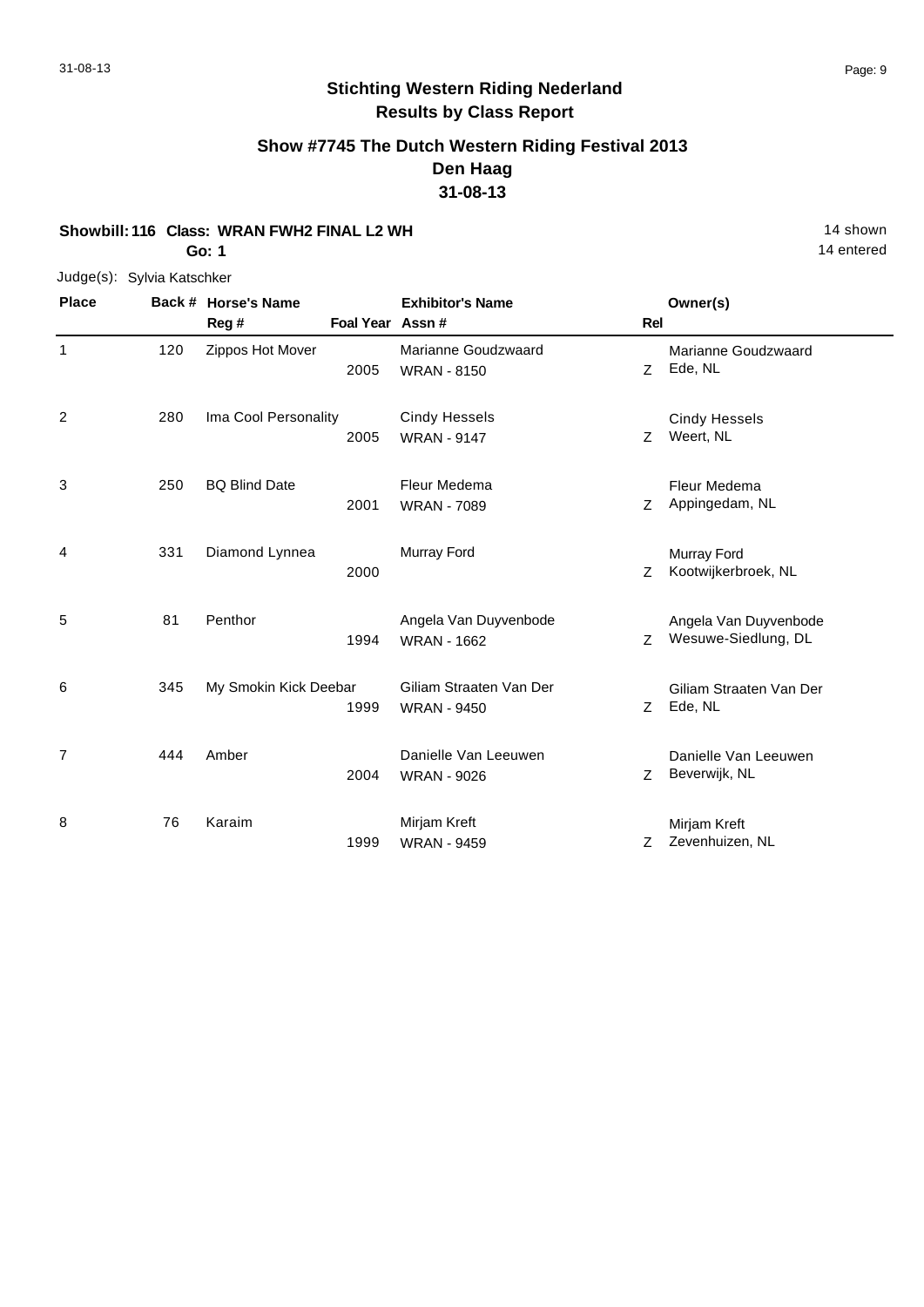# **Stichting Western Riding Nederland Results by Class Report**

**Show #7746 The Dutch Western Riding Festival 2013 Den Haag 31-08-13**

#### **Showbill: 116 Class: WRAN FWH2 FINAL L2 WH** 14 shown

**Go: 1**

Judge(s): Rick Lemay

| <b>Place</b>   |     | Back # Horse's Name<br>Reg# | Foal Year Assn# | <b>Exhibitor's Name</b>                       | <b>Rel</b> | Owner(s)                                     |
|----------------|-----|-----------------------------|-----------------|-----------------------------------------------|------------|----------------------------------------------|
| 1              | 331 | Diamond Lynnea              | 2000            | Murray Ford                                   | Z          | Murray Ford<br>Kootwijkerbroek, NL           |
| 2              | 280 | Ima Cool Personality        | 2005            | <b>Cindy Hessels</b><br><b>WRAN - 9147</b>    | Z          | <b>Cindy Hessels</b><br>Weert, NL            |
| 3              | 81  | Penthor                     | 1994            | Angela Van Duyvenbode<br><b>WRAN - 1662</b>   | Z          | Angela Van Duyvenbode<br>Wesuwe-Siedlung, DL |
| 4              | 250 | <b>BQ Blind Date</b>        | 2001            | Fleur Medema<br><b>WRAN - 7089</b>            | Z          | Fleur Medema<br>Appingedam, NL               |
| 5              | 25  | Lil Chocolate McLash        | 2003            | Annelies Slingerland<br><b>WRAN - 9115</b>    | Z          | Annelies Slingerland<br>Stolwijk, NL         |
| 6              | 72  | Sunny Dancer                | 2003            | Marjan Bos<br><b>WRAN - 9215</b>              | Z          | Marjan Bos<br>Soesterberg, NL                |
| $\overline{7}$ | 120 | Zippos Hot Mover            | 2005            | Marianne Goudzwaard<br><b>WRAN - 8150</b>     | Z          | Marianne Goudzwaard<br>Ede, NL               |
| 8              | 345 | My Smokin Kick Deebar       | 1999            | Giliam Straaten Van Der<br><b>WRAN - 9450</b> | Z          | Giliam Straaten Van Der<br>Ede, NL           |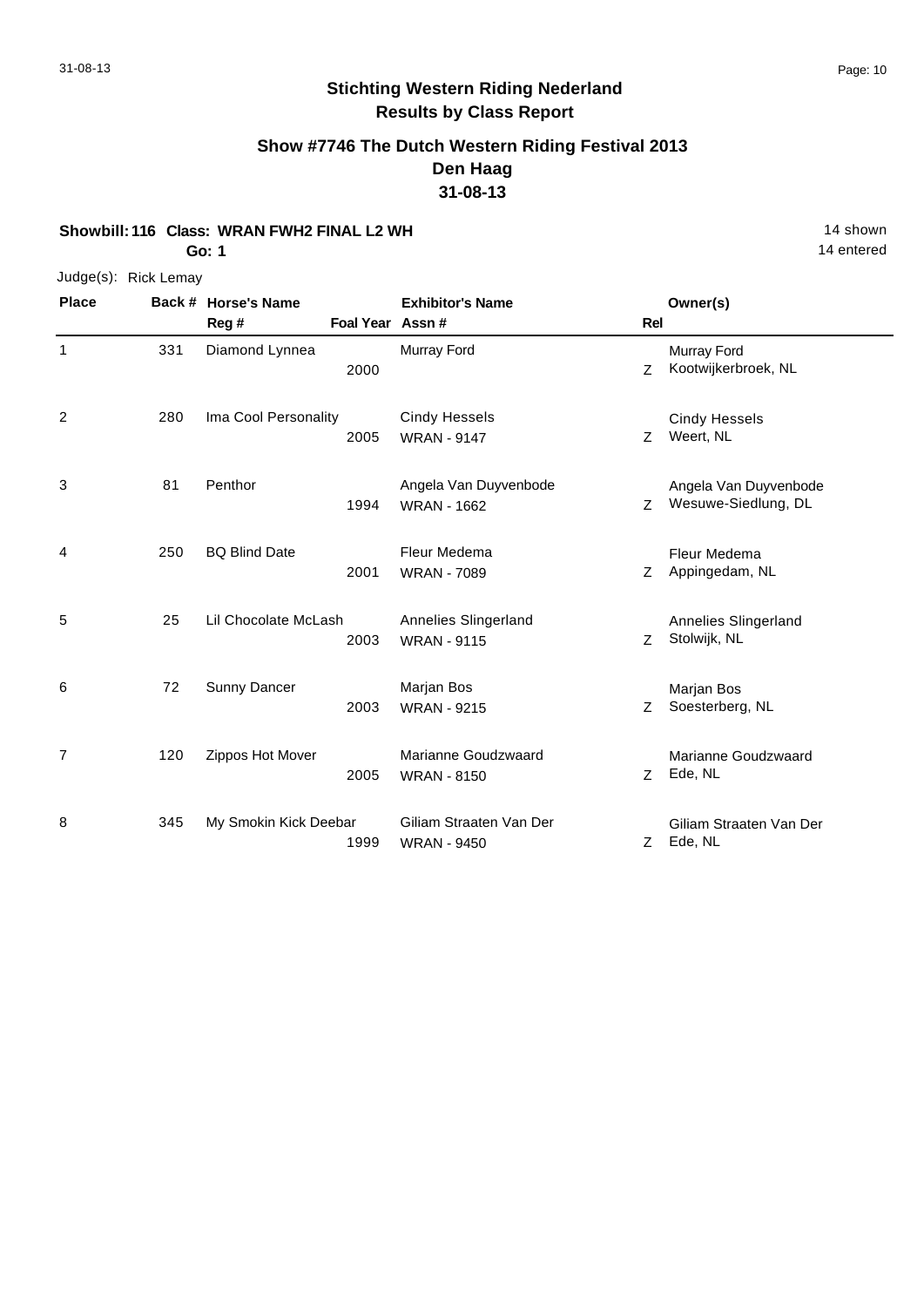# **Stichting Western Riding Nederland Results by Class Report**

#### **Show #7745 The Dutch Western Riding Festival 2013 Den Haag 31-08-13**

#### **Showbill: 117 Class: WRAN FWH1 FINAL WH L1** 4 shown

**Go: 1**

| <b>Place</b> |     | Back # Horse's Name<br>Reg # | Foal Year Assn# | <b>Exhibitor's Name</b>                        | <b>Rel</b> | Owner(s)                                   |
|--------------|-----|------------------------------|-----------------|------------------------------------------------|------------|--------------------------------------------|
| 1            | 420 | Jolene's Joy                 | 2000            | Alice Zijlstra-Hijmering<br><b>WRAN - 2771</b> | Ζ          | Alice Zijlstra-Hijmering<br>Amersfoort, NL |
| 2            | 228 | <b>Yellow Twostep Dancer</b> | 2007            | Seerske Zwiers<br><b>WRAN - 9333</b>           | Ζ          | Seerske Zwiers<br>Otterlo, NL              |
| 3            | 195 | Faial                        | 1998            | Lesley Haanen<br><b>WRAN - 9040</b>            | Z          | Lesley Haanen<br>Weert, NL                 |
| 4            | 293 | My Sailing Socks             | 2004            | Renate Spanjaard<br><b>WRAN - 8068</b>         |            | Renate Spanjaard<br>Breda, NL              |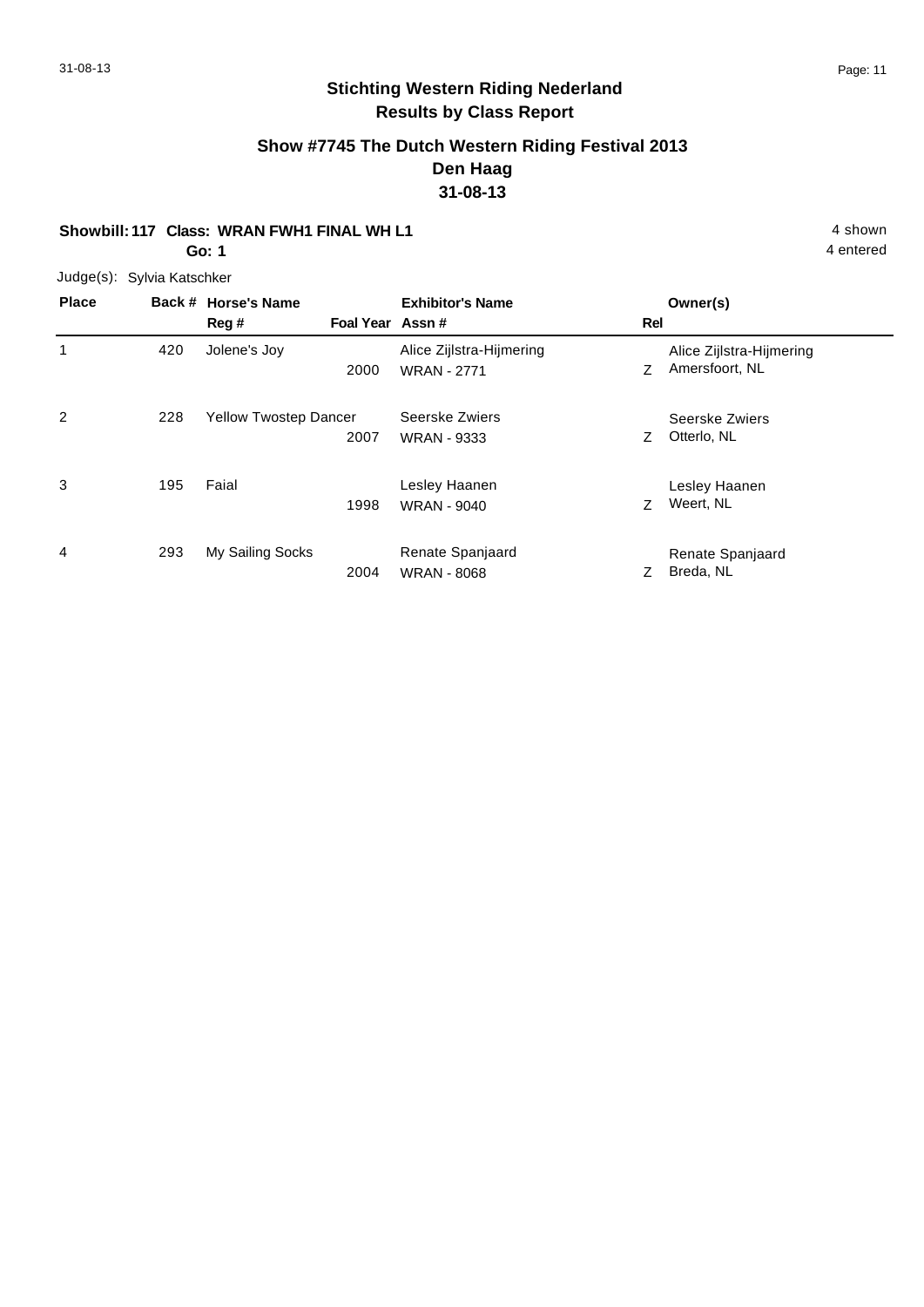# **Stichting Western Riding Nederland Results by Class Report**

### **Show #7746 The Dutch Western Riding Festival 2013 Den Haag 31-08-13**

#### **Showbill: 117 Class: WRAN FWH1 FINAL WH L1** 4 shown

**Go: 1**

Judge(s): Rick Lemay

| <b>Place</b> |     | Back # Horse's Name<br>Reg #<br>Foal Year Assn# | <b>Exhibitor's Name</b>                        | Rel | Owner(s)                                   |
|--------------|-----|-------------------------------------------------|------------------------------------------------|-----|--------------------------------------------|
| 1            | 420 | Jolene's Joy<br>2000                            | Alice Zijlstra-Hijmering<br><b>WRAN - 2771</b> | Z   | Alice Zijlstra-Hijmering<br>Amersfoort, NL |
| 2            | 195 | Faial<br>1998                                   | Lesley Haanen<br><b>WRAN - 9040</b>            | Ζ   | Lesley Haanen<br>Weert, NL                 |
| 3            | 228 | <b>Yellow Twostep Dancer</b><br>2007            | Seerske Zwiers<br><b>WRAN - 9333</b>           | Z   | Seerske Zwiers<br>Otterlo, NL              |
| 4            | 293 | My Sailing Socks<br>2004                        | Renate Spanjaard<br><b>WRAN - 8068</b>         | Ζ   | Renate Spanjaard<br>Breda, NL              |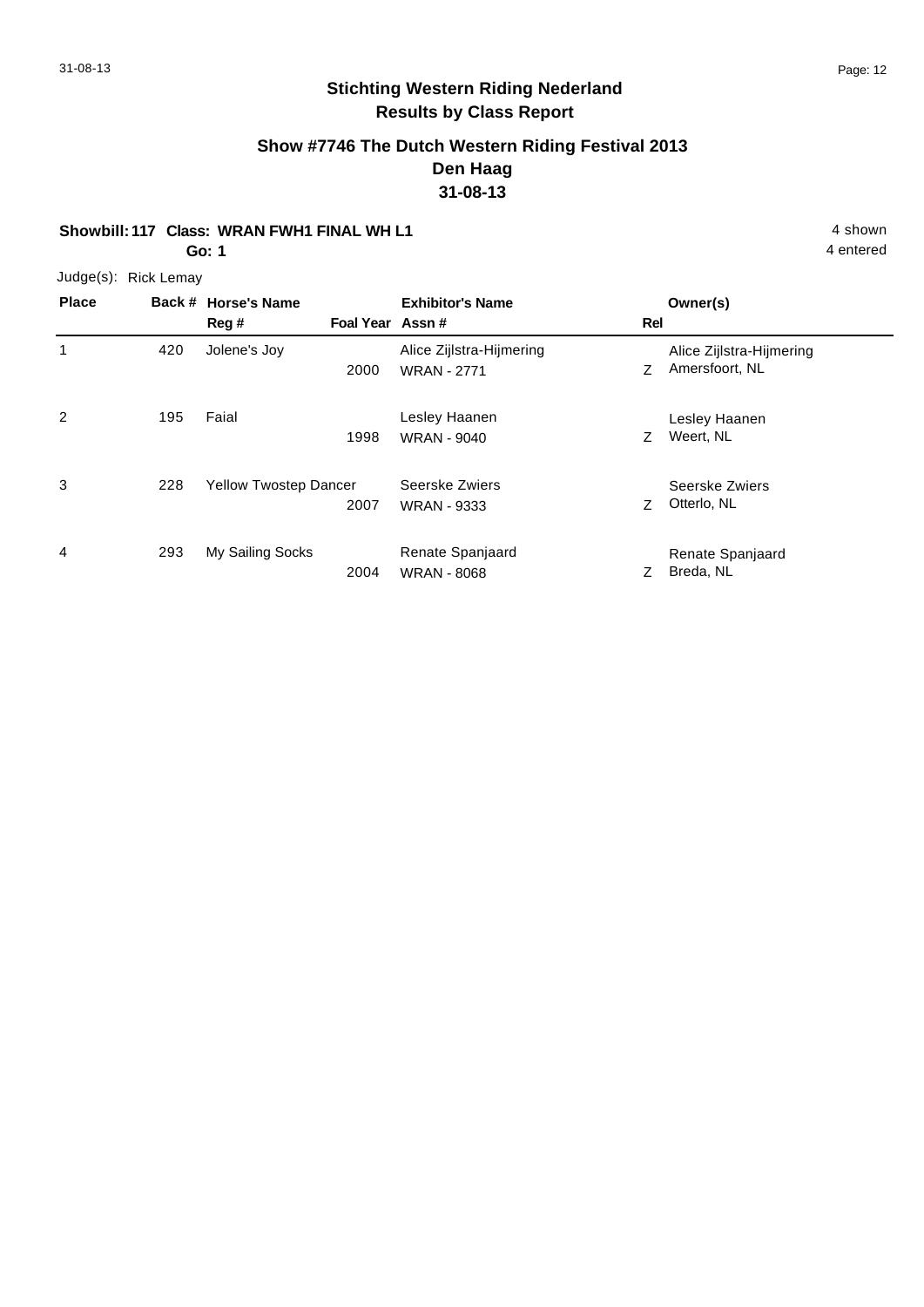# **Stichting Western Riding Nederland Results by Class Report**

# **Show #7745 The Dutch Western Riding Festival 2013 Den Haag 31-08-13**

#### **Showbill: 118 Class: WRAN FRNG2R FINAL L2 ROOKIE RNG** 9 shown **Go: 1**

| <b>Place</b> | Back # | <b>Horse's Name</b><br>Reg # | Foal Year Assn# | <b>Exhibitor's Name</b>                 | Rel | Owner(s)                           |
|--------------|--------|------------------------------|-----------------|-----------------------------------------|-----|------------------------------------|
| 1            | 361    | Hot Peppy Chic               | 2002            | Donna Valent<br><b>WRAN - 9008</b>      | Ζ   | Donna Valent<br>Beverwijk, NL      |
| 2            | 10     | JD Topsail Chex              | 2001            | Lisa Botman<br><b>WRAN - 9175</b>       | Ζ   | Lisa Botman<br>Diemen, NL          |
| 3            | 445    | PR Sissy Missy Kid           | 2008            | Danique Handgraaf<br><b>WRAN - 9041</b> | Z.  | Danique Handgraaf<br>Beverwijk, NL |
| 4            | 19     | <b>Ricochetes Trophy</b>     | 2004            | Monika Potabi                           | Ζ   | Monika Potabi<br>Vught, NL         |
| 5            | 224    | Lucky Lady Reminic           | 2004            | Eveline De Jongh                        | Ζ   | Eveline De Jongh<br>Zaltbommel, NL |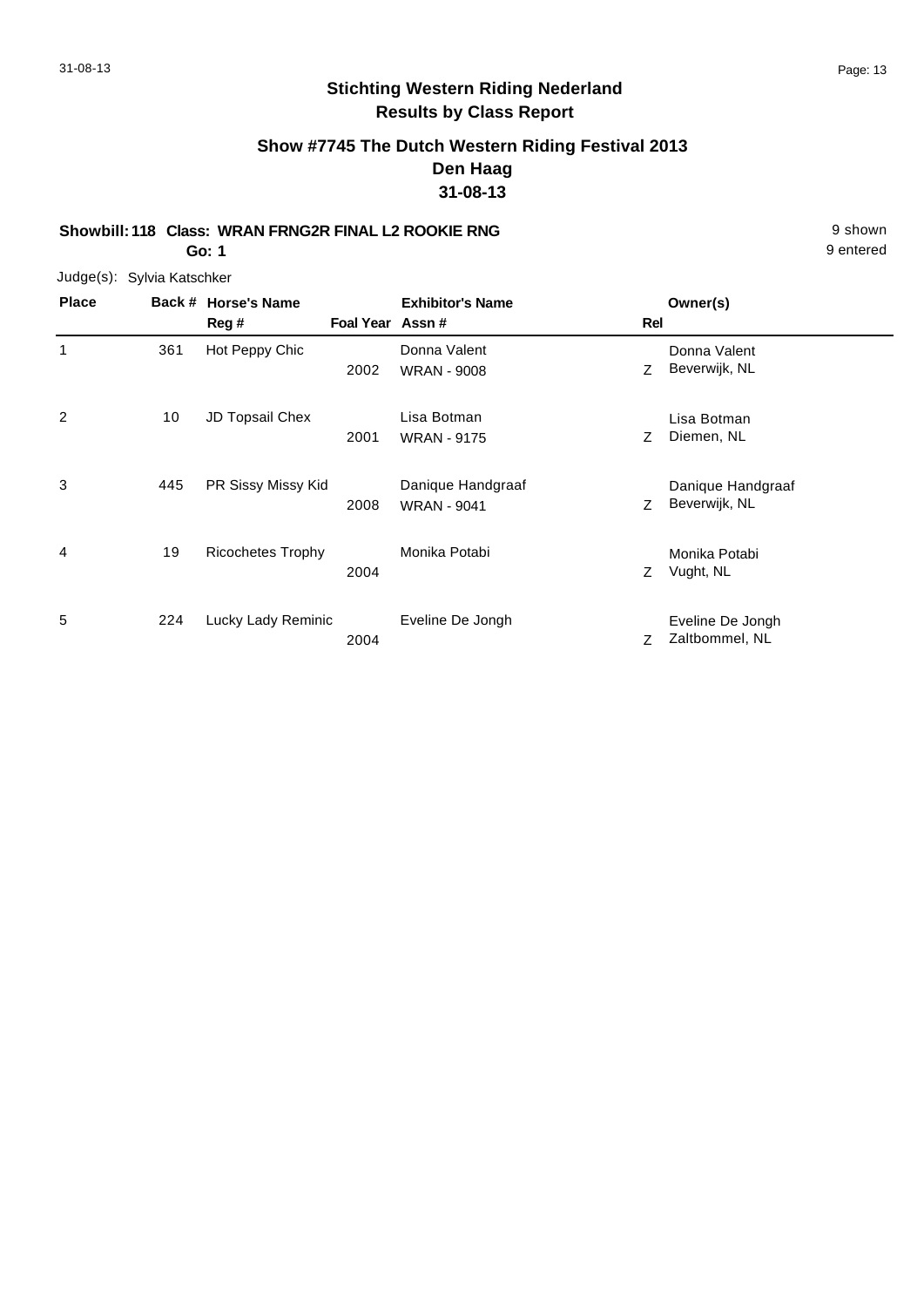# **Stichting Western Riding Nederland Results by Class Report**

# **Show #7746 The Dutch Western Riding Festival 2013 Den Haag 31-08-13**

**Showbill: 118 Class: WRAN FRNG2R FINAL L2 ROOKIE RNG** 9 shown **Go: 1**

| <b>Place</b> | Back # | <b>Horse's Name</b><br>Reg # | Foal Year Assn# | <b>Exhibitor's Name</b>                 | Rel | Owner(s)                           |
|--------------|--------|------------------------------|-----------------|-----------------------------------------|-----|------------------------------------|
| 1            | 361    | Hot Peppy Chic               | 2002            | Donna Valent<br><b>WRAN - 9008</b>      | Z   | Donna Valent<br>Beverwijk, NL      |
| 2            | 10     | JD Topsail Chex              | 2001            | Lisa Botman<br><b>WRAN - 9175</b>       | Ζ   | Lisa Botman<br>Diemen, NL          |
| 3            | 445    | PR Sissy Missy Kid           | 2008            | Danique Handgraaf<br><b>WRAN - 9041</b> | Z   | Danique Handgraaf<br>Beverwijk, NL |
| 4            | 19     | <b>Ricochetes Trophy</b>     | 2004            | Monika Potabi                           | Z   | Monika Potabi<br>Vught, NL         |
| 5            | 224    | Lucky Lady Reminic           | 2004            | Eveline De Jongh                        | Ζ   | Eveline De Jongh<br>Zaltbommel, NL |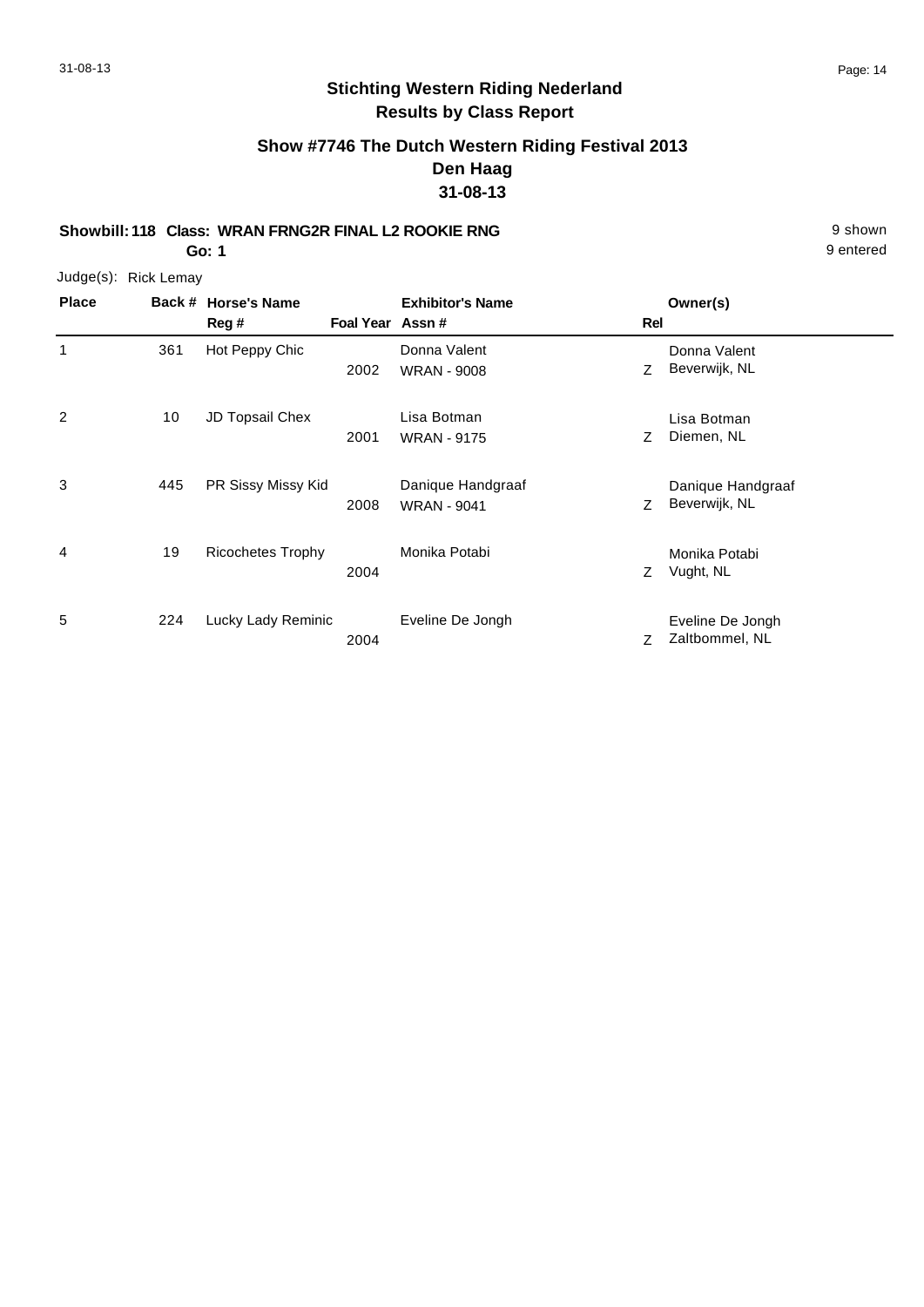# **Stichting Western Riding Nederland Results by Class Report**

### **Show #7745 The Dutch Western Riding Festival 2013 Den Haag 31-08-13**

# **Showbill: 119 Class: WRAN FRNJR1 FINAL L1 JR RNG** 3 shown

**Go: 1**

| <b>Place</b>   |     | Back # Horse's Name<br>Reg # | Foal Year Assn# | <b>Exhibitor's Name</b>               | <b>Rel</b> | Owner(s)                           |
|----------------|-----|------------------------------|-----------------|---------------------------------------|------------|------------------------------------|
|                | 23  | SG Chics My Grandpa          | 2008            | Seerske Zwiers<br><b>WRAN - 9333</b>  |            | Seerske Zwiers<br>Otterlo, NL      |
| $\overline{c}$ | 405 | Miss Goldplay                | 2009            | Ruby Smit<br><b>WRAN - 6058</b>       | Ζ          | <b>Ruby Smit</b><br>Nieuwebrug, NL |
| 3              | 186 | DD Nova San Ciela            | 2008            | Saskia Van Dorp<br><b>WRAN - 7066</b> |            | Saskia Van Dorp<br>Bemmel, NL      |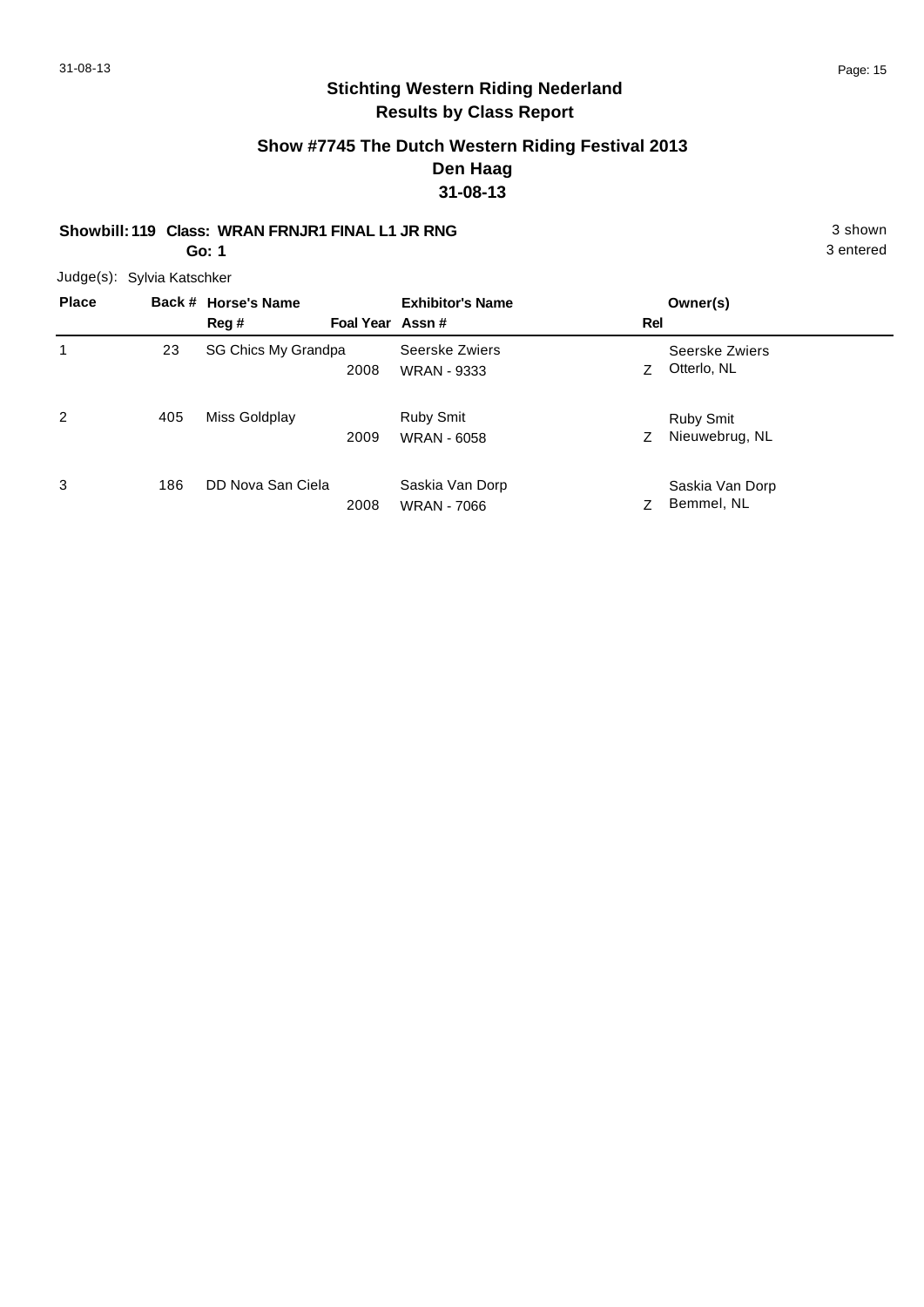# **Stichting Western Riding Nederland Results by Class Report**

### **Show #7746 The Dutch Western Riding Festival 2013 Den Haag 31-08-13**

# **Showbill: 119 Class: WRAN FRNJR1 FINAL L1 JR RNG** 3 shown

**Go: 1**

| <b>Place</b> |     | Back # Horse's Name<br>Reg # | Foal Year Assn# | <b>Exhibitor's Name</b>               | Rel | Owner(s)                           |
|--------------|-----|------------------------------|-----------------|---------------------------------------|-----|------------------------------------|
|              | 23  | SG Chics My Grandpa          | 2008            | Seerske Zwiers<br><b>WRAN - 9333</b>  |     | Seerske Zwiers<br>Otterlo, NL      |
| 2            | 405 | Miss Goldplay                | 2009            | Ruby Smit<br><b>WRAN - 6058</b>       | Z   | <b>Ruby Smit</b><br>Nieuwebrug, NL |
| 3            | 186 | DD Nova San Ciela            | 2008            | Saskia Van Dorp<br><b>WRAN - 7066</b> |     | Saskia Van Dorp<br>Bemmel, NL      |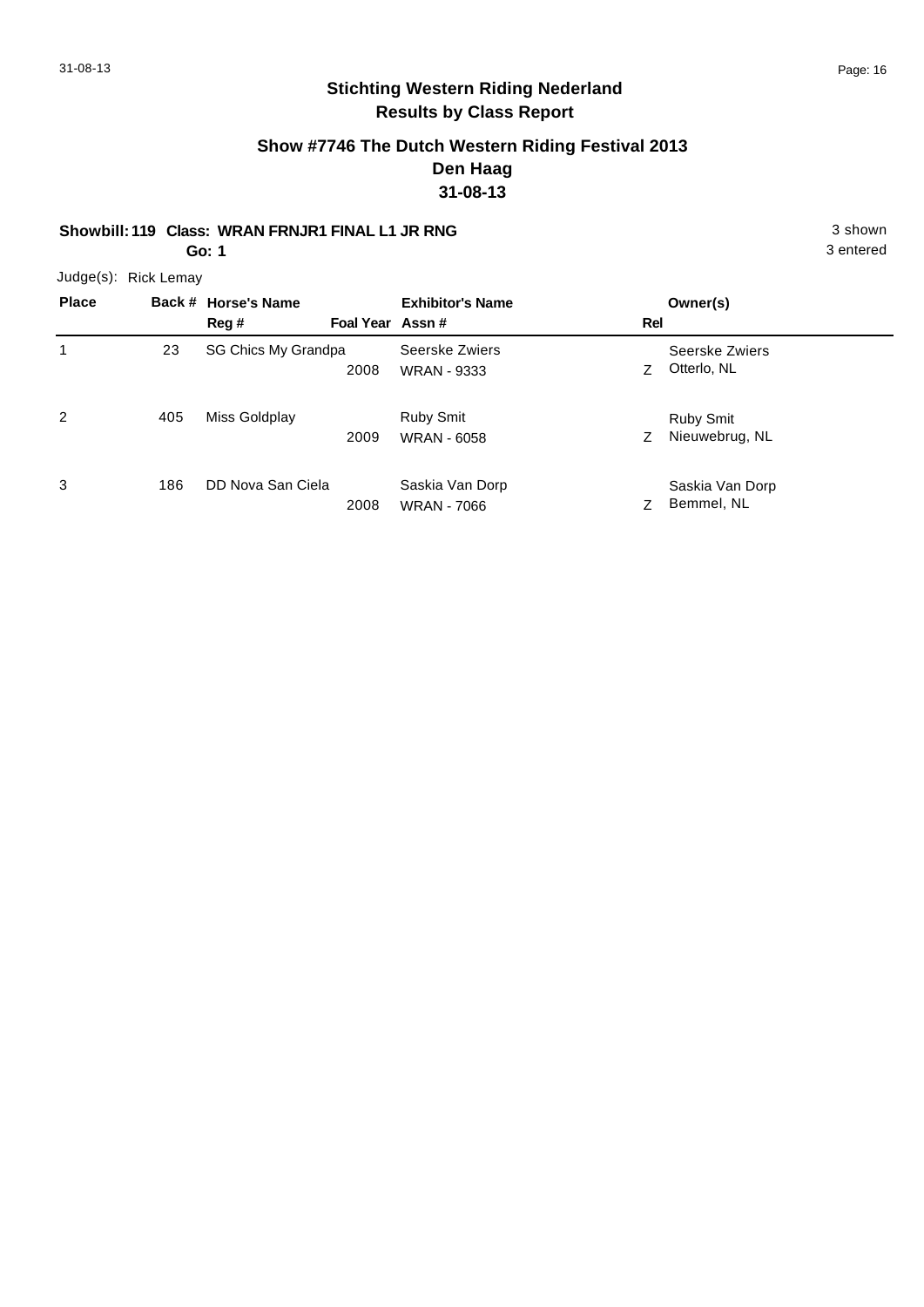# **Stichting Western Riding Nederland Results by Class Report**

#### **Show #7745 The Dutch Western Riding Festival 2013 Den Haag 31-08-13**

# **Showbill: 120 Class: WRAN FRNSR2 FINAL L2 SR RNG** 14 Shown

**Go: 1**

| <b>Place</b> |     | Back # Horse's Name   |                  | <b>Exhibitor's Name</b> |     | Owner(s)                |
|--------------|-----|-----------------------|------------------|-------------------------|-----|-------------------------|
|              |     | Reg#                  | Foal Year Assn # |                         | Rel |                         |
| 1            | 176 | Pepp O Lena Chex      |                  | Jill Reparon            |     | Yvonne Reparon          |
|              |     |                       | 1996             | <b>WRAN - 7024</b>      | M   |                         |
| 2            | 295 | Skeets A Peppy Boy    |                  | Donna Streefland        |     | F.S. Schippers          |
|              |     |                       | 2005             |                         |     |                         |
| 3            | 384 | <b>BA Chic Custom</b> |                  | John Ponsen             |     | John Ponsen             |
|              |     |                       | 2006             | <b>WRAN - 6029</b>      | Z   | Zoetermeer, NL          |
| 4            | 345 | My Smokin Kick Deebar |                  | Giliam Straaten Van Der |     | Giliam Straaten Van Der |
|              |     |                       | 1999             | <b>WRAN - 9450</b>      | Z.  | Ede, NL                 |
| 5            | 496 | Royal Brennalena      |                  | Viviane Smit            |     | Viviane Smit            |
|              |     |                       | 2007             | <b>WRAN - 8042</b>      | Z.  | Diemen, NL              |
|              |     |                       |                  |                         |     |                         |
| 6            | 284 | Its My Ruby Remedy    |                  | Roy Willemse            |     | Blankestijn, lucienne   |
|              |     |                       | 2007             |                         |     |                         |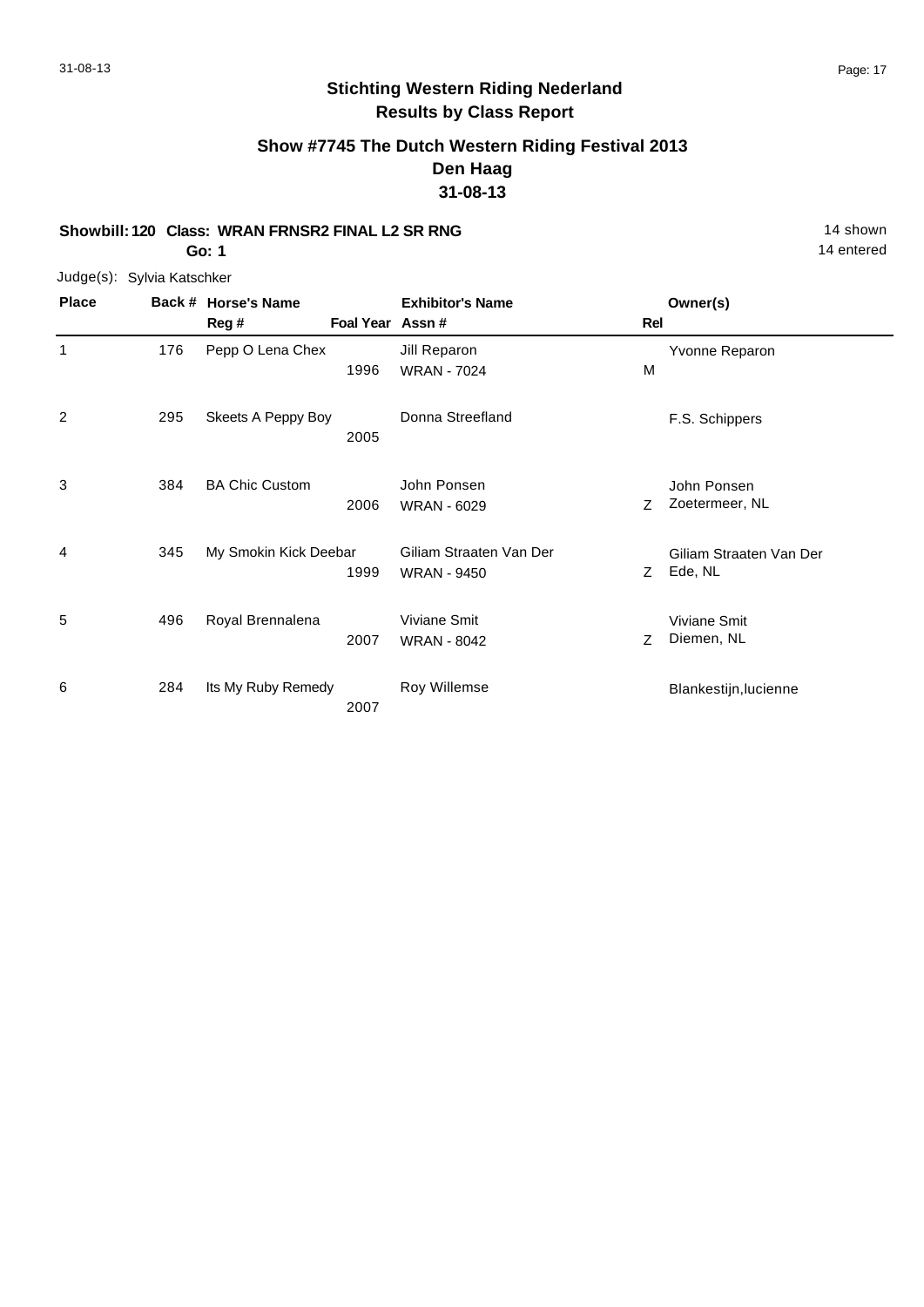# **Stichting Western Riding Nederland Results by Class Report**

**Show #7746 The Dutch Western Riding Festival 2013 Den Haag 31-08-13**

#### **Showbill: 120 Class: WRAN FRNSR2 FINAL L2 SR RNG** 14 Shown

**Go: 1**

| <b>Place</b>   |     | Back # Horse's Name<br>Reg # | Foal Year Assn # | <b>Exhibitor's Name</b>                       | Rel | Owner(s)                           |
|----------------|-----|------------------------------|------------------|-----------------------------------------------|-----|------------------------------------|
| $\mathbf{1}$   | 381 | <b>HC Okies Jewel</b>        | 2001             | Nander Mosk<br><b>WRAN - 9011</b>             |     | Peter Vet                          |
| $\overline{2}$ | 176 | Pepp O Lena Chex             | 1996             | Jill Reparon<br><b>WRAN - 7024</b>            | M   | Yvonne Reparon                     |
| 3              | 384 | <b>BA Chic Custom</b>        | 2006             | John Ponsen<br><b>WRAN - 6029</b>             | Z   | John Ponsen<br>Zoetermeer, NL      |
| 4              | 295 | Skeets A Peppy Boy           | 2005             | Donna Streefland                              |     | F.S. Schippers                     |
| 5              | 345 | My Smokin Kick Deebar        | 1999             | Giliam Straaten Van Der<br><b>WRAN - 9450</b> | Z   | Giliam Straaten Van Der<br>Ede, NL |
| 6              | 284 | Its My Ruby Remedy           | 2007             | Roy Willemse                                  |     | Blankestijn, lucienne              |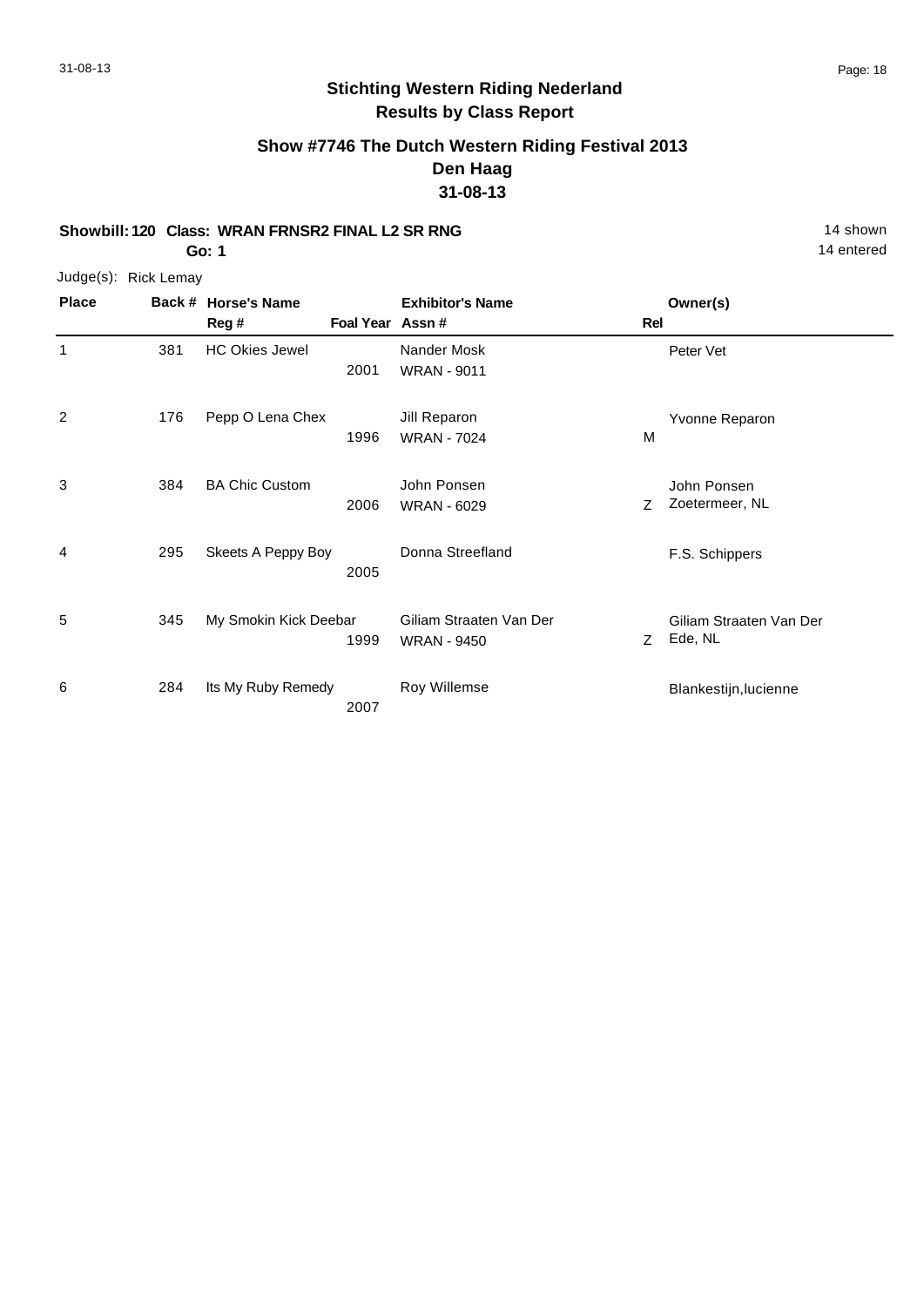# **Stichting Western Riding Nederland Results by Class Report**

### **Show #7745 The Dutch Western Riding Festival 2013 Den Haag 31-08-13**

# **Showbill: 122 Class: WRAN FRNSR1 FINAL L1 SR RNG** 3 shown

**Go: 1**

| <b>Place</b>   |     | Back # Horse's Name<br>Reg # | Foal Year Assn# | <b>Exhibitor's Name</b>                | Rel | Owner(s)                            |
|----------------|-----|------------------------------|-----------------|----------------------------------------|-----|-------------------------------------|
|                | 44  | Color Me Cuervo              | 2006            | Giomani Puts<br><b>WRAN - 6040</b>     | M   | Sandra Van Der Meer                 |
| $\overline{2}$ | 293 | My Sailing Socks             | 2004            | Renate Spanjaard<br><b>WRAN - 8068</b> | Ζ   | Renate Spanjaard<br>Breda, NL       |
| DQ             | 3   | <b>Pearls Little Dunit</b>   | 2006            | Olivier Van Den Berg                   |     | Hein Pieter Okker<br>Austerlitz, NL |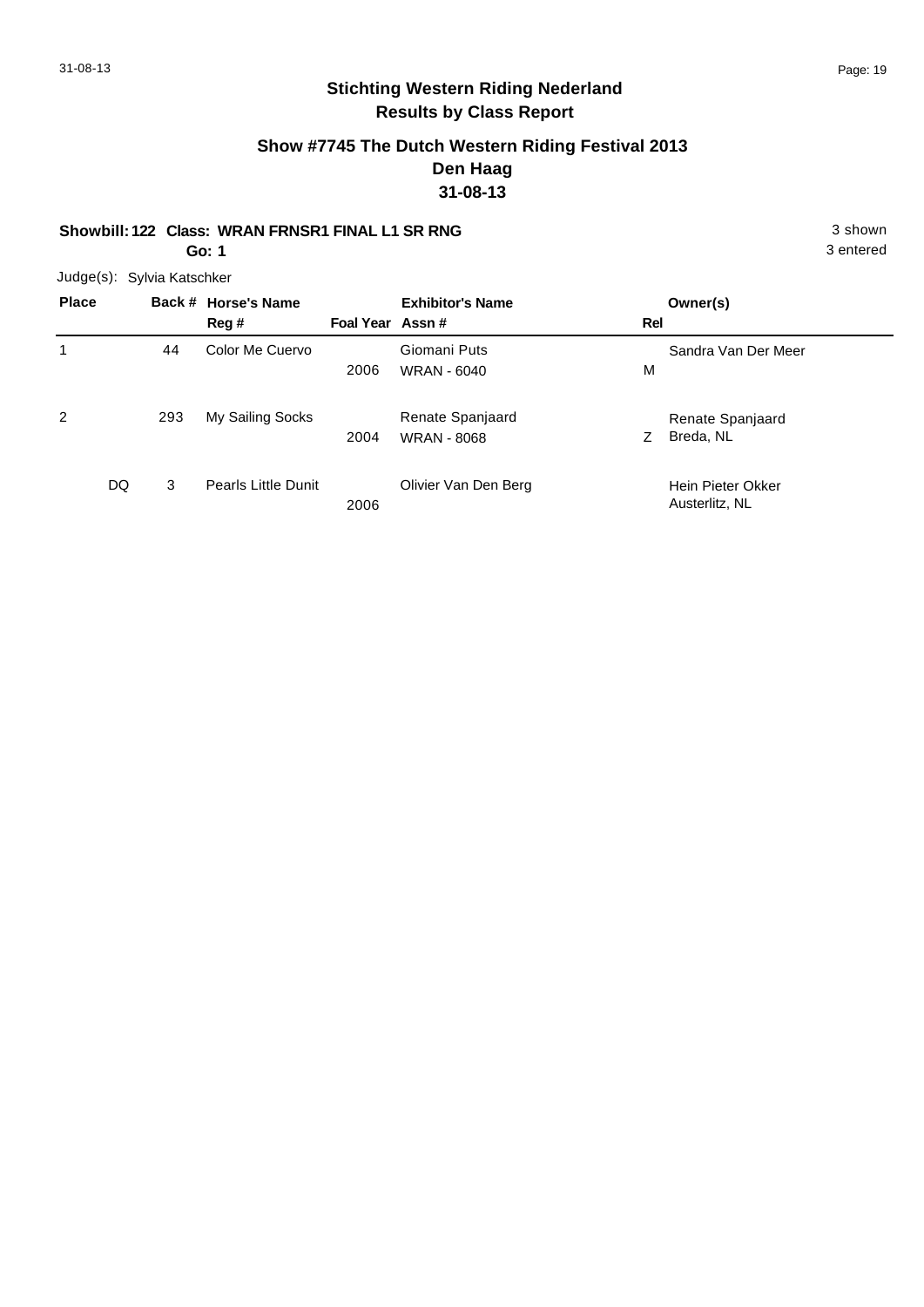# **Stichting Western Riding Nederland Results by Class Report**

### **Show #7746 The Dutch Western Riding Festival 2013 Den Haag 31-08-13**

# **Showbill: 122 Class: WRAN FRNSR1 FINAL L1 SR RNG** 3 shown

**Go: 1**

| <b>Place</b> |     | Back # Horse's Name<br>Reg # | Foal Year Assn# | <b>Exhibitor's Name</b>                | Rel | Owner(s)                            |
|--------------|-----|------------------------------|-----------------|----------------------------------------|-----|-------------------------------------|
|              | 44  | Color Me Cuervo              | 2006            | Giomani Puts<br>WRAN - 6040            | M   | Sandra Van Der Meer                 |
| 2            | 293 | My Sailing Socks             | 2004            | Renate Spanjaard<br><b>WRAN - 8068</b> | Z   | Renate Spanjaard<br>Breda, NL       |
| DQ           | 3   | <b>Pearls Little Dunit</b>   | 2006            | Olivier Van Den Berg                   |     | Hein Pieter Okker<br>Austerlitz, NL |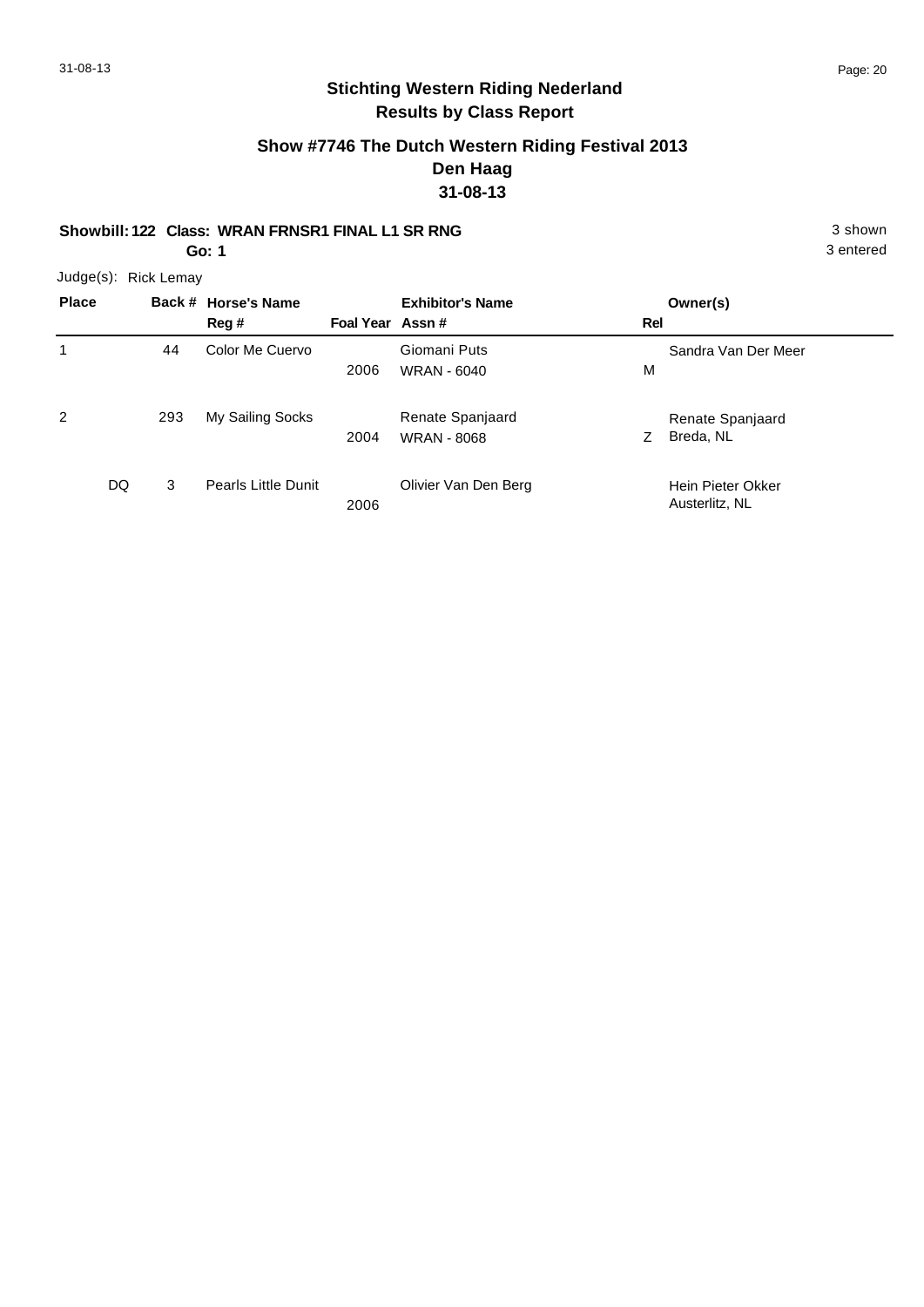# **Stichting Western Riding Nederland Results by Class Report**

### **Show #7745 The Dutch Western Riding Festival 2013 Den Haag 31-08-13**

#### **Showbill: 123 Class: WRAN WBB Willem Burgmeyer Bokaal** 2 shown **Go: 1**

| <b>Place</b> |     | Back # Horse's Name<br>Reg # | Foal Year Assn# | <b>Exhibitor's Name</b>                | Rel | Owner(s)                      |
|--------------|-----|------------------------------|-----------------|----------------------------------------|-----|-------------------------------|
|              | 44  | Color Me Cuervo              | 2006            | Giomani Puts<br><b>WRAN - 6040</b>     | м   | Sandra Van Der Meer           |
| 2            | 293 | My Sailing Socks             | 2004            | Renate Spanjaard<br><b>WRAN - 8068</b> |     | Renate Spanjaard<br>Breda, NL |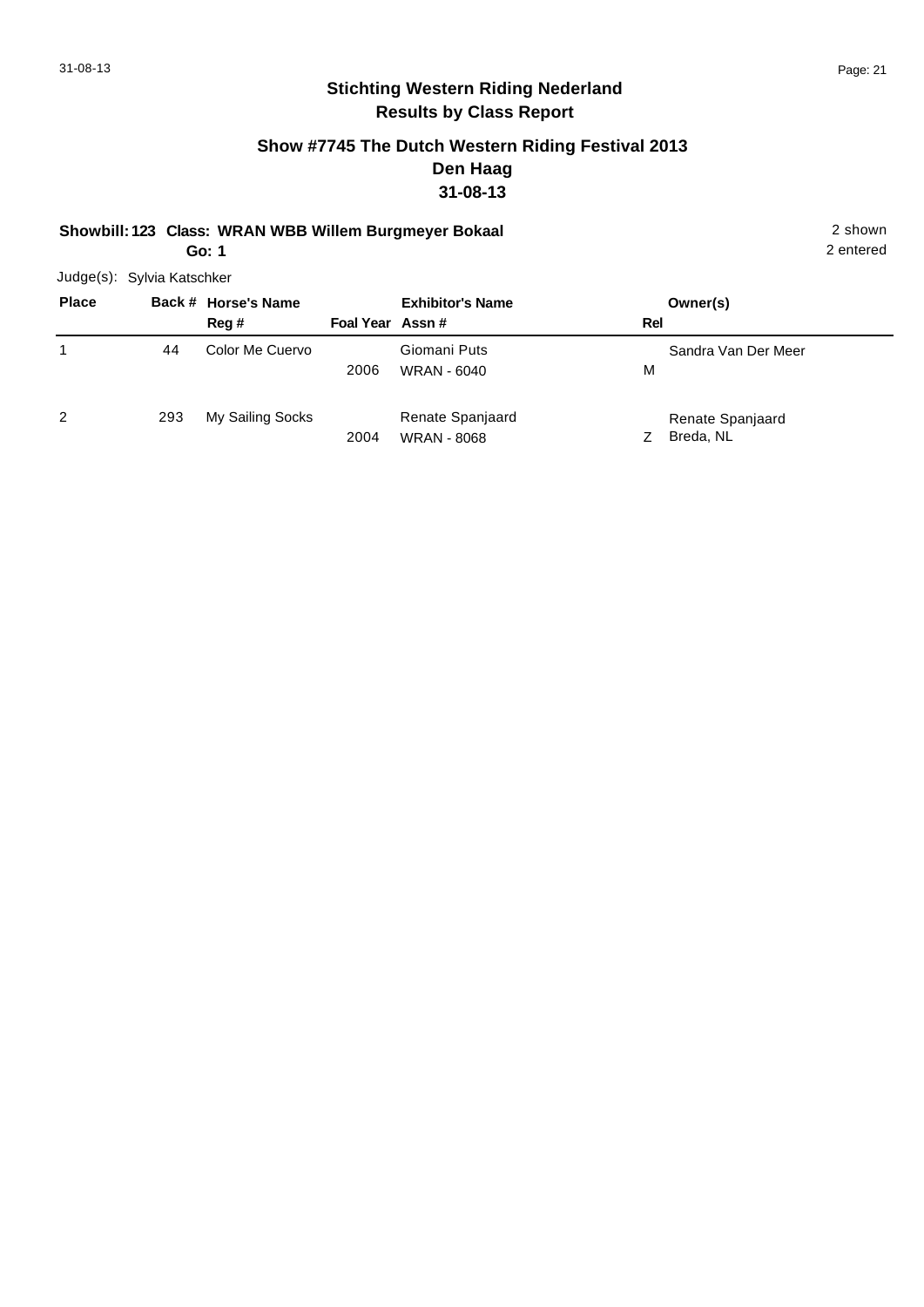# **Stichting Western Riding Nederland Results by Class Report**

### **Show #7746 The Dutch Western Riding Festival 2013 Den Haag 31-08-13**

# **Showbill: 123 Class: WRAN WBB Willem Burgmeyer Bokaal** 2 shown

**Go: 1**

| <b>Place</b> |     | Back # Horse's Name<br>Reg # | Foal Year Assn# | <b>Exhibitor's Name</b>                | Rel | Owner(s)                      |
|--------------|-----|------------------------------|-----------------|----------------------------------------|-----|-------------------------------|
|              | 44  | Color Me Cuervo              | 2006            | Giomani Puts<br>WRAN - 6040            | м   | Sandra Van Der Meer           |
| 2            | 293 | My Sailing Socks             | 2004            | Renate Spanjaard<br><b>WRAN - 8068</b> |     | Renate Spanjaard<br>Breda, NL |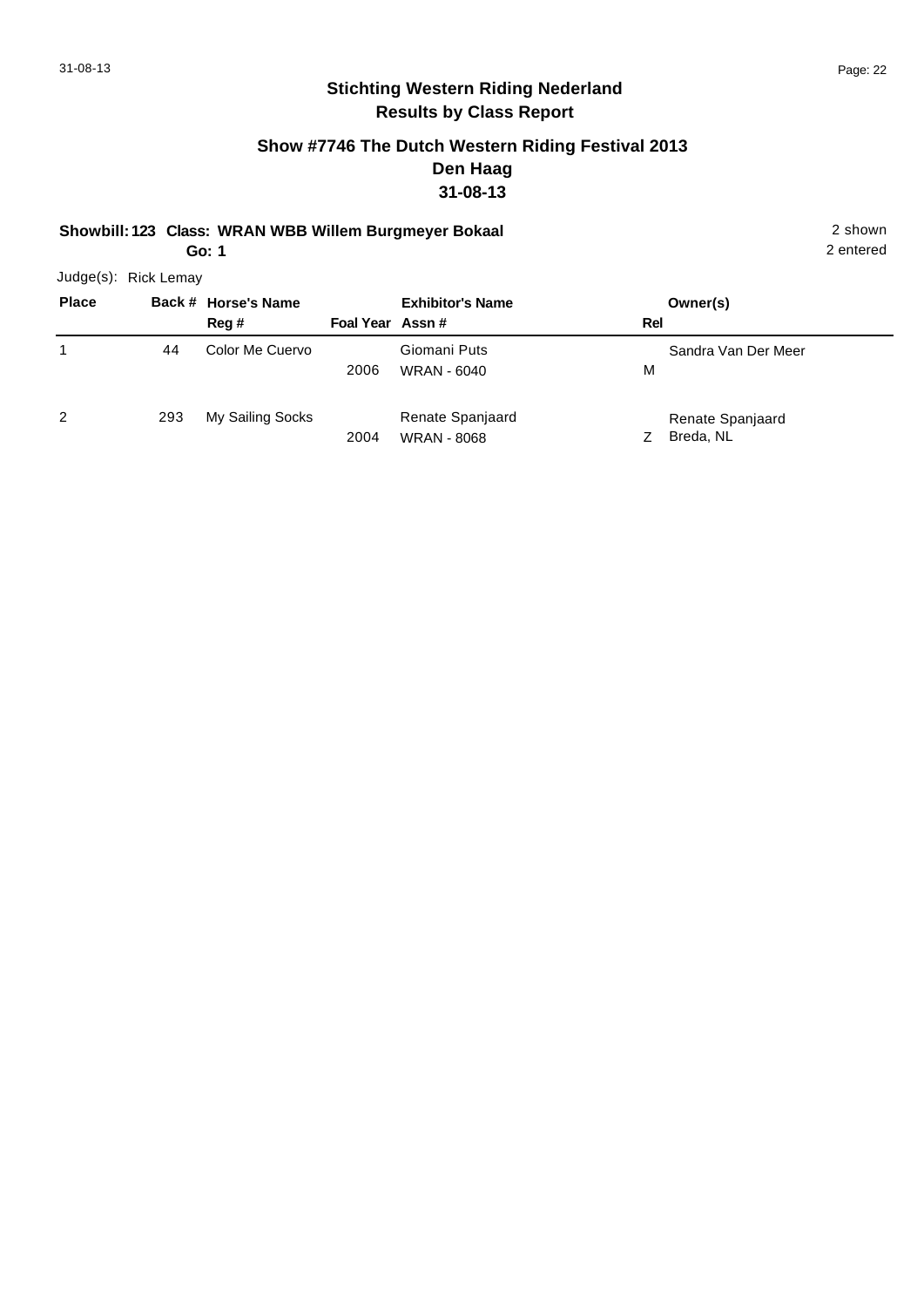# **Stichting Western Riding Nederland Results by Class Report**

# **Show #7745 The Dutch Western Riding Festival 2013 Den Haag 31-08-13**

**Showbill: 124 Class: DWRF SLIDE SWRN The Superslide** 5 Shown 5 shown **Go: 1**

| <b>Place</b> |     | Back # Horse's Name<br>Reg# | Foal Year Assn # | <b>Exhibitor's Name</b> | Rel | Owner(s)                            |
|--------------|-----|-----------------------------|------------------|-------------------------|-----|-------------------------------------|
| 1            | 450 | Shine N Booster             | 2010             | <b>Gideon Putters</b>   | Z   | <b>Gideon Putters</b><br>Malden, NL |
| 2            | 331 | Diamond Lynnea              | 2000             | Allian Bos              |     | Murray Ford<br>Kootwijkerbroek, NL  |
| 3            | 153 | <b>Broadaniac Play</b>      | 2001             | Xavier M Duijn          | Z   | Corine Duijn                        |
| 4            | 44  | Color Me Cuervo             | 2006             | Giomani Puts            | м   | Sandra Van Der Meer                 |
| 5            | 23  | SG Chics My Grandpa         | 2008             | Seerske Zwiers          | Z   | Seerske Zwiers<br>Otterlo, NL       |